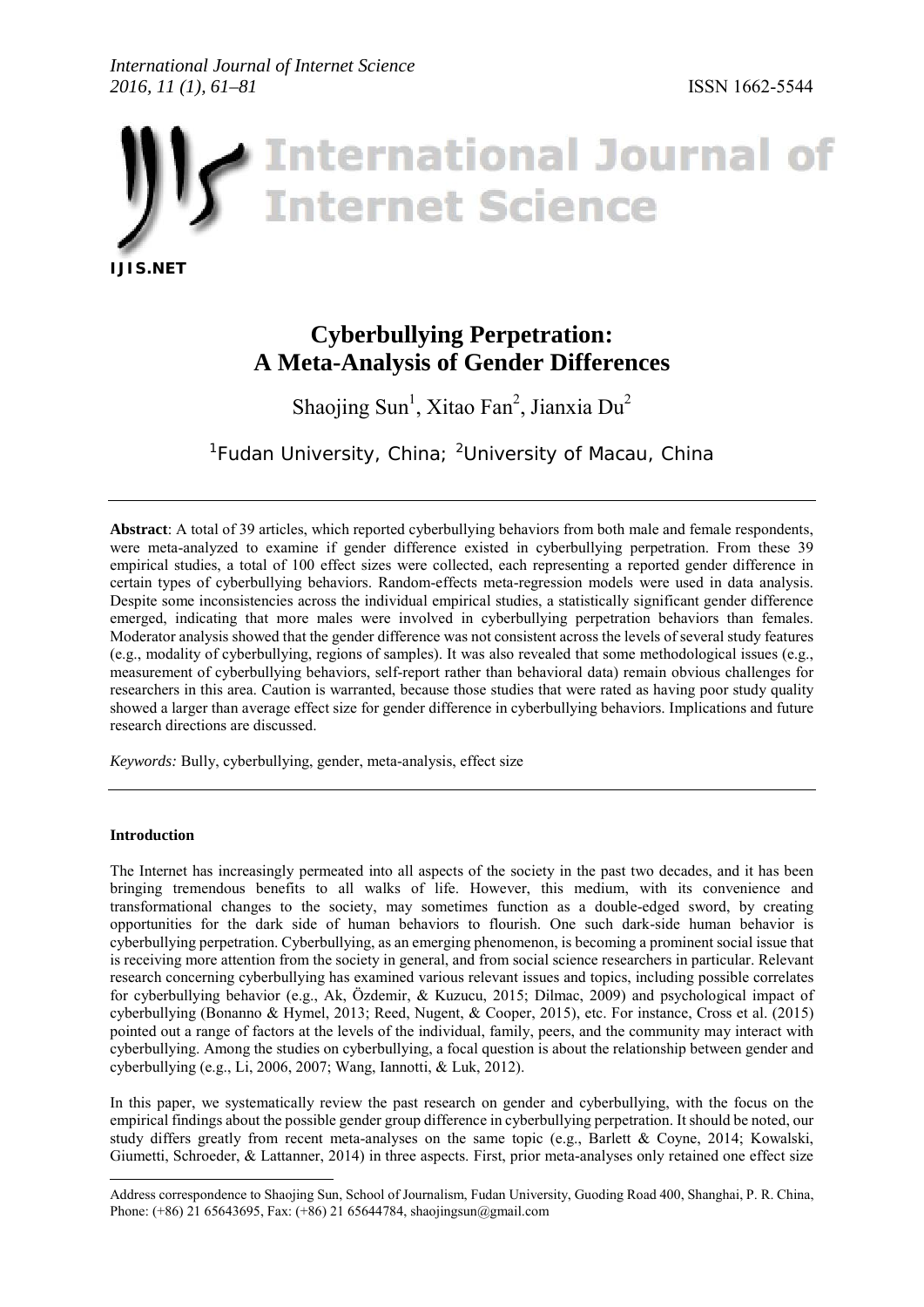from one study if the study reported multiple effect sizes. As such, the loss of information could compromise statistical power and bias research results. In contrast, we used all relevant reported effect sizes in individual studies, and furthermore employed robust variance estimation method to account for the dependency of effect sizes (Hedges, Tipton, & Johnson, 2010). Second, we differentiated cyberbullying perpetration from cyber-victimization, and focused on perpetration in the current study (cf., Guo, 2016). In contrast, it is unclear whether prior meta-analyses distinguished the two measures. Furthermore, gender may correlate with cyberbullying perpetration and cyber-victimization in different manners (Lapidot-Lefler & Dolev-Cohen, 2015). Third, we coded more study features than prior analyses by incorporating both objective and subjective features (e.g., quality of a study). As Selkie et al. (2016) reported, most studies on cyberbullying scored poorly on their quality of design, implementation, and presentation.

Our general goal is to provide a quantitative summary of the research findings about gender and cyberbullying, and to provide an assessment about how measurement and operationalization of cyberbullying could have moderated such findings. After reviewing the relevant literature, we describe our meta-analysis research procedures, present the analysis findings from the collection of the empirical studies, provide discussions on the implications of the findings, and finally, suggest research directions for future cyberbullying research.

## **Literature review**

## *Conceptualization of cyberbullying*

Although research on cyberbullying has been growing rapidly, conceptualization of what constitutes cyberbullying is no easy task. Gahagan, Vaterlaus, and Frost (2016) criticized that researchers often use the same terminology of cyberbullying, but define it differently and hence may study different phenomena. In general, researchers agree that cyberbullying is a form of aggression, and involves the use of the Internet and the related new technologies. To date, the most frequently cited definition of cyberbullying is from Smith et al. (2008), "an aggressive, intentional act carried out by a group or individual, *using electronic forms of contact*, repeatedly and over time against a victim who cannot easily defend him- or herself" (p. 376). It should be noted the definition is derived from the concept of traditional bullying, which features aggressive, intentional, and repetitive acts against relatively powerless victims (Olweus, 2012). Indeed, researchers have been debating about the commonalities and distinctions between traditional bullying and cyberbullying. According to Smith et al.'s definition, the only difference between traditional bullying and cyberbullying is whether bullying involves the usage of electronic media. That, however, may not fully account for the conceptual nuances between the two different forms of bullying. As Bayraktar, Machackova, Dedkova, Cerna, and Ševčíková (2015) summarized, cyberbullying differs from traditional bullying in many aspects (e.g., cyberbullying in general is more indirect and involves minimal physical strength).

Barlett and Gentile (2012) compared cyberbullying with traditional bullying, and stressed that the distinctions include a power imbalance between an aggressor and its victim in traditional bullying, a lack of visibility of the aggressor in the cyberspace, and the different types of behaviors that the cyberspace allows. Menesini and Nocentini (2009) commented on the complex nature of cyberbullying and criticized the lack of rigor in defining cyberbullying under the framework of traditional bullying. Compared to traditional bullying, cyberbullying may not involve the imbalance of power, and may not have the characteristic of repetitiveness as defined for traditional bullying, either. Such a criticism was also echoed by Pieschl, Porsch, Kahl, and Klockenbusch (2013), arguing against using the characteristics (e.g., imbalance of power, repetition, intention to harm, etc.) of traditional bullying to define cyberbullying, even though these two forms of bullying (traditional bullying and cyberbullying) do overlap in certain aspects. As such, the authors proposed to distinguish cyberbullying from alternative terms such as online harassment or attacks.

Previous research has considered the conceptual structure of cyberbullying from different perspectives. Griezel, Craven, Yeung, and Finger (2008) empirically examined the factor structure of the measures for traditional bullying and cyberbullying, and observed that traditional bullying mainly consisted of physical, verbal, and social dimensions, whereas cyberbullying mainly consisted of visual and text dimensions. Abeele and Cock (2013) reviewed past research and noticed two different modes of cyberbullying: direct cyberbullying in which the victim is directly involved (e.g., sending insulting message directly to the victim) and indirect or relational cyberbullying (e.g., gossiping behind the back). In their study of cyberbullying via mobile phone, they differentiated three forms of bullying: gossiping, using voice calls or text messages to intentionally bully, and making a picture or video to hurt another. Qing (2015) further pointed out that the new forms of technologies (e.g., gaming) would pose further challenges to defining cyberbullying. And, inconsistencies in research may lead to wrong estimation of the prevalence of cyberbullying.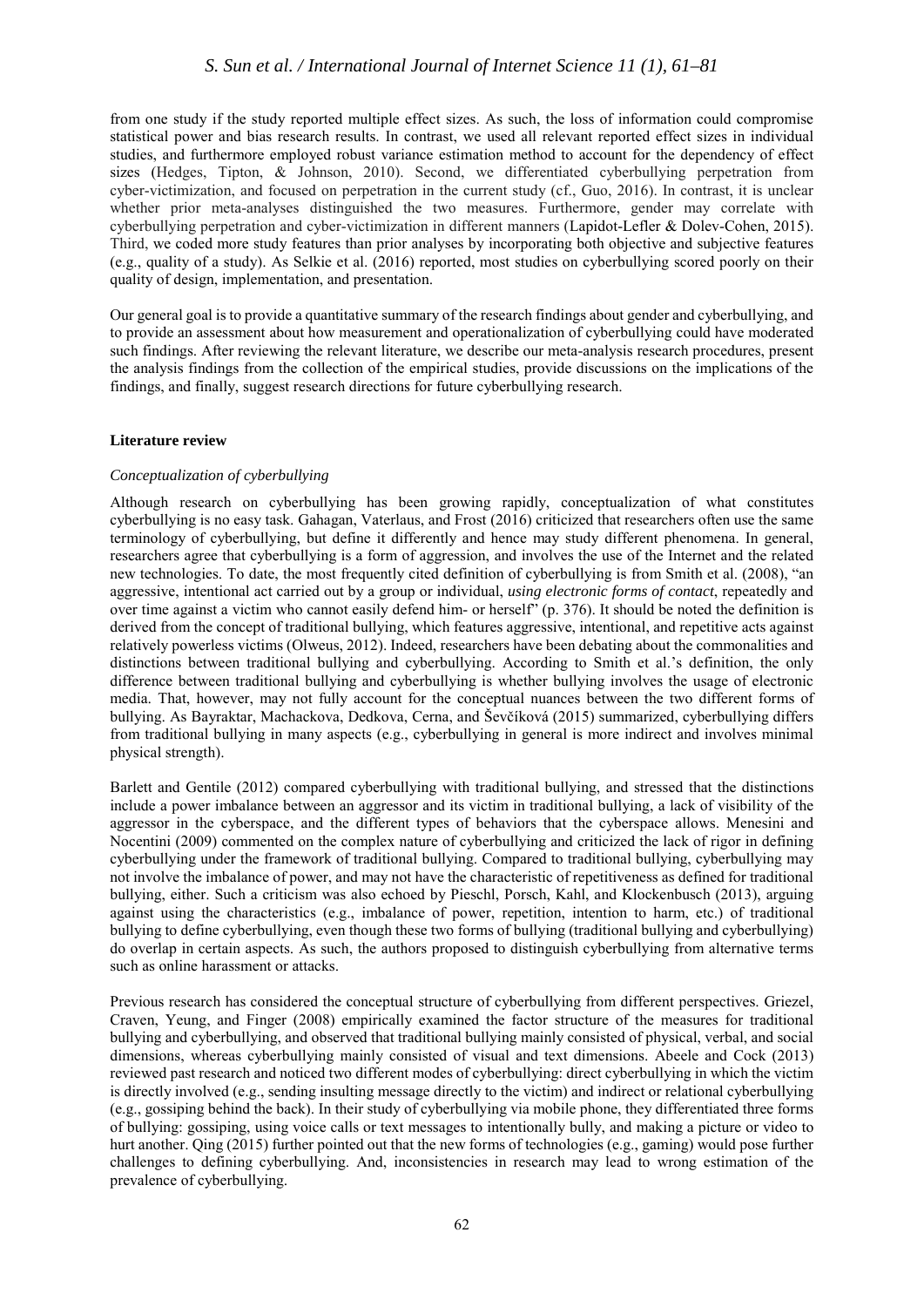# *S. Sun et al. / International Journal of Internet Science 11 (1), 61–81*

#### *Measurement of cyberbullying*

In addition to the challenges in defining cyberbullying, researchers also encounter issues in measuring cyberbullying. As Menesini and Nocentini (2009) noted, there was a severe lack of attention to measurement issues in the cyberbullying research. Some example measurement issues include the usage of global or unique questions for measurement, different understanding of this construct (i.e., cyberbullying) by different populations, and the difficulty in clearly defining the phenomenon because of the fast change of technologies. Similarly, Griezel, Craven, Yeung, and Finger (2008) called attention to the nature of cyberbullying, as well as the paucity of psychometrically sound tools to measure the construct. They summarized the main methodological issues plaguing cyberbullying research: atheoretical approaches, small sample sizes, use of single-item measures, and psychometrically inadequate assessment instruments. Recently, Lund and Ross (2016) called for more research on cyberbullying by employing samples targeting certain demographic groups such as non-white or sexual minority people.

In research practice, researchers often measure cyberbullying by asking respondents about their relevant online activities. Dehue, Bolman, and Vollink (2008), for instance, enumerated several patterns of cyberbullying, including bullying by MSN, hacking, e-mail, name-calling, gossiping, and ignoring. Such a classification, however, is not based on a theoretical conceptualization of cyberbullying. In a similar fashion, Willard (2007) listed eight forms of cyberbullying, including flaming, harassment, denigration, impersonation, outing, trickery, exclusion, and cyberstalking. Pieschl et al. (2013), however, pointed out the deficiency of using media types to classify cyberbullying because of the rapid convergence of different types of media. They argued that it was more reasonable to use representational code (for example, verbal code in the forms of written or spoken text) vs. visual code (in the forms of pictures and videos) to categorize cyberbullying, rather than to use software applications (e.g., email, chatroom, webpage) for this purpose.

A cursory review of the extant research indicates that in many studies (e.g., Ackers, 2012), a single item was used to measure cyberbullying. Most of those single items were created in an *ad hoc* fashion for a specific study. Pieschl et al. (2013) observed that the prevalence rate of cyberbullying was lower when respondents reported their cyberbullying experiences corresponding to a short period of recall time (e.g., one month vs. past several years), or when cyberbullying was assessed by a single item with direct reference to cyberbullying. Psychometrically, multiple-item measures have clear advantages over single-item measures. For instance, multiple-item measures tend to be more precise, and hence they are more likely to detect fine differences of the targeted attribute. Multiple-item measures will be less affected by random measurement error; as a result, they tend to be more reliable and tend to have higher degree of measurement validity (Nunnally, 1978).

Olweus (2012) reviewed published cyberbullying research, and suggested that researchers pay more attention to the definition and measurement of cyberbullying. Specifically, researchers need to make sure that they are studying the same phenomenon, and use similar measurement criteria (e.g., response alternatives, time frame for response). Empirical evidence for the role of defining and measuring cyberbullying is provided by Ybarra, Boyd, Korchmaros, and Oppenheim (2012), who examined whether offering a definition of bullying and using the term "bully" directly would make any difference in respondents' report of bullying experience. The authors constructed four scenarios: definition+the word "bully", definition−only, "bully"−only, and neither the definition nor the word "bully". Research participants were randomly assigned into one of the four scenarios. Results indicated that using the word or definition did influence the reported prevalence of bullying. In other words, the way to define and operationalize cyberbullying could potentially influence the research outcomes on issues such as gender and cyberbullying. Furthermore, Olweus cautioned that, without clear definition and rigorous measurement of cyberbullying, it would be unlikely that researchers would produce comparable and meaningful empirical findings on cyberbullying.

#### *Gender and cyberbullying*

Dehue (2013) noted that extant research on cyberbullying mostly focused on demographic factors such as gender, age, and prevalence of bullying. Indeed, gender difference has been widely examined in both cyberbullying and traditional bullying research. In traditional bullying, gender patterns have been evident over time: boys were more likely to get involved in bullying than girls in general, and in direct physical bullying in particular.

Compared to research on traditional bullying, however, cyberbullying research has shown inconsistent findings regarding gender differences (Wong, Cheung, Xiao, & Chan, 2015). A large amount of research has shown that males are more likely than females to be engaged in cyberbullying. For example, studies from the United Kingdom (Smith et al., 2008), the United States (Wang, Iannotti, & Luk, 2012), and Canada (Li, 2007) reported boys being overrepresented as cyberbullies. The study by Barlett and Gentile (2012) involved several hundred college students in the U.S., and identified a positive correlation between cyberbullying frequency and gender, with males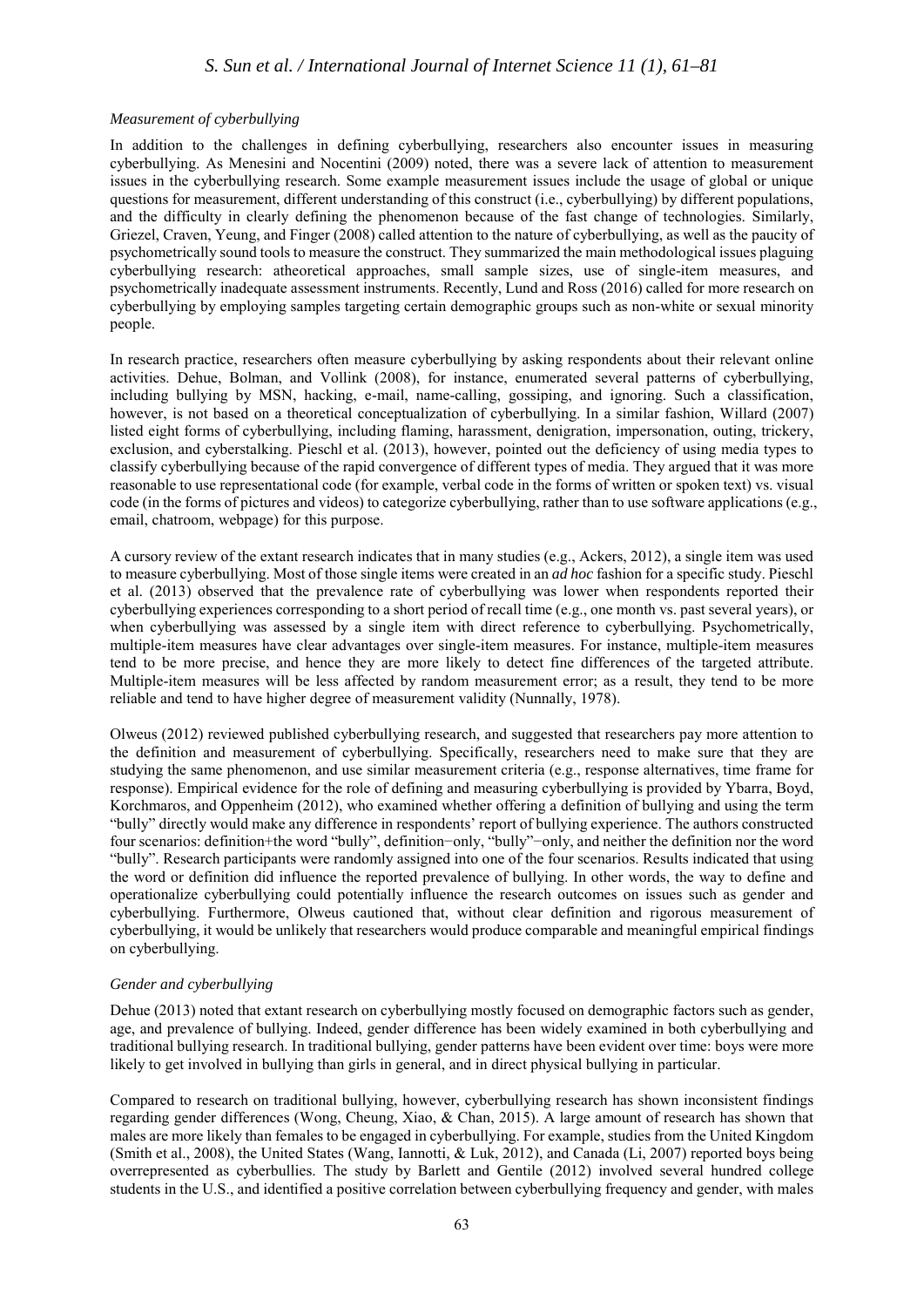# *S. Sun et al. / International Journal of Internet Science 11 (1), 61–81*

showing higher frequency of being engaged in cyberbullying. More recently, Forssell (2016) found that men were more likely to be exposed to cyberbullying than were women in working life.

However, in contrast to the aforementioned cases, other studies did not report any gender differences in cyberbullying (Balakrishnan, 2015; Bonanno & Hymel, 2013; Smith et al., 2008). As Griezel et al. (2008) pointed out, the cyberbullying literature was plagued by inconsistent findings on gender differences. To tackle this issue, it is important, among other things, to design and use psychometrically sound instruments to assess the cyberbullying behavior. For instance, Abeele and Cock (2013) surveyed 264 high-school students in Belgium, and found that males were more likely to be involved in direct bullying, rather than using such means as voice call or picture/video, whereas females were more likely to gossip via voice call or SMS. The findings suggested that the forms or patterns of cyberbullying would make a difference in the likelihood that one would be engaged in cyberbullying behavior. By surveying a large sample of public school students in Sweden, Beckman, Hagquist and Hellström (2012) reported no statistically significant gender differences (0.7% of boys vs. 0.8% of girls) in the involvement in cyberbullying behaviors.

Although cyberbullying is increasingly being recognized as a societal issue, there are many unanswered questions concerning gender differences in cyberbullying behaviors. More solid research findings about any gender differences, or lack thereof, in cyberbullying would allow researchers and practitioners to assess the different types and levels of cyberbullying involvement by male and female students. Better knowledge in this regard will help researchers and practitioners in designing and planning more effective preventive work and intervention, thus enhancing students' mental and emotional health, as well as helping them to become better citizens in the long term.

#### *Meta-analysis*

Glass (1976) characterized meta-analysis as "the analysis of analyses…, statistical studies of a large collection of analysis results from individual studies for the purpose of integrating the findings" (p. 3). Under the meta-analytic approach, a researcher uses a systematic approach to quantitatively synthesize the seemingly inconsistent findings from different individual studies. Essential in meta-analysis is the accumulation of effect sizes, which can be described as "a metric of the magnitude of a result that is independent of scale of measurement and sample size" (Shaver, 1991, p. 87), from individual studies. Also important in meta-analysis is the exploration for potential factors (i.e., study features or characteristics) that could have contributed to the inconsistencies of the findings across individual studies (Shih & Fan, 2009).

In summary, it remains unclear whether any meaningful gender differences exist in cyberbullying behaviors. Moreover, as discussed earlier, issues such as the lack of clear conceptualization and the lack of quality measures for cyberbullying might have compromised the quality of research findings in this area. The primary purpose of this study is to provide a quantitative synthesis of the high-quality empirical studies on the issue of gender differences in cyberbullying. In this study we focus on the following main research questions:

1. Is there a gender group difference in cyberbullying behaviors as reported in the previous empirical studies? 2. What are the study features (e.g., quality of study, modality of cyberbullying behaviors) that could have partially explained the inconsistencies in the findings concerning the gender group differences in cyberbullying behaviors across individual studies in the literature?

#### **Research methods**

#### *Article search*

We used the databases of *PsycInfo*, *EBSCO*, and *ERIC* for literature research. *Google Scholar* was also used to locate any additional articles not included in those databases. Major keywords used for the search include *cyberbullying, cyberbully, electronic bullying, cyber-victimization, cybervictimization, online bullying, online aggression, and Internet bullying*. The search covered articles published before March 1<sup>st</sup> of 2015, and yielded a total of 1580 entries. Only articles published in English were considered for the meta-analysis. Because the focus of the current study is on the relationship between gender and cyberbullying, we then examined these entries and identified those that included gender/sex in the articles. This reduced our search results to 883 articles.

We considered the following criteria while deciding whether to include an article for meta-analysis. First, the study must report empirical findings on cyberbullying behaviors of gender groups. As such, those studies of qualitative nature were excluded. Second, we differentiated cyberbullying from cyber-victimization. In other words, being a bully in cyberspace is different from being a target of cyberbullying, though these two phenomena could be related with each other. Here, our focus is on the potential difference of gender groups' engagement in cyberbullying others. Therefore, articles that only reported findings on cyber-victimization were excluded. Third, we only included articles that provided sufficient information for us to obtain an effect size for gender group difference in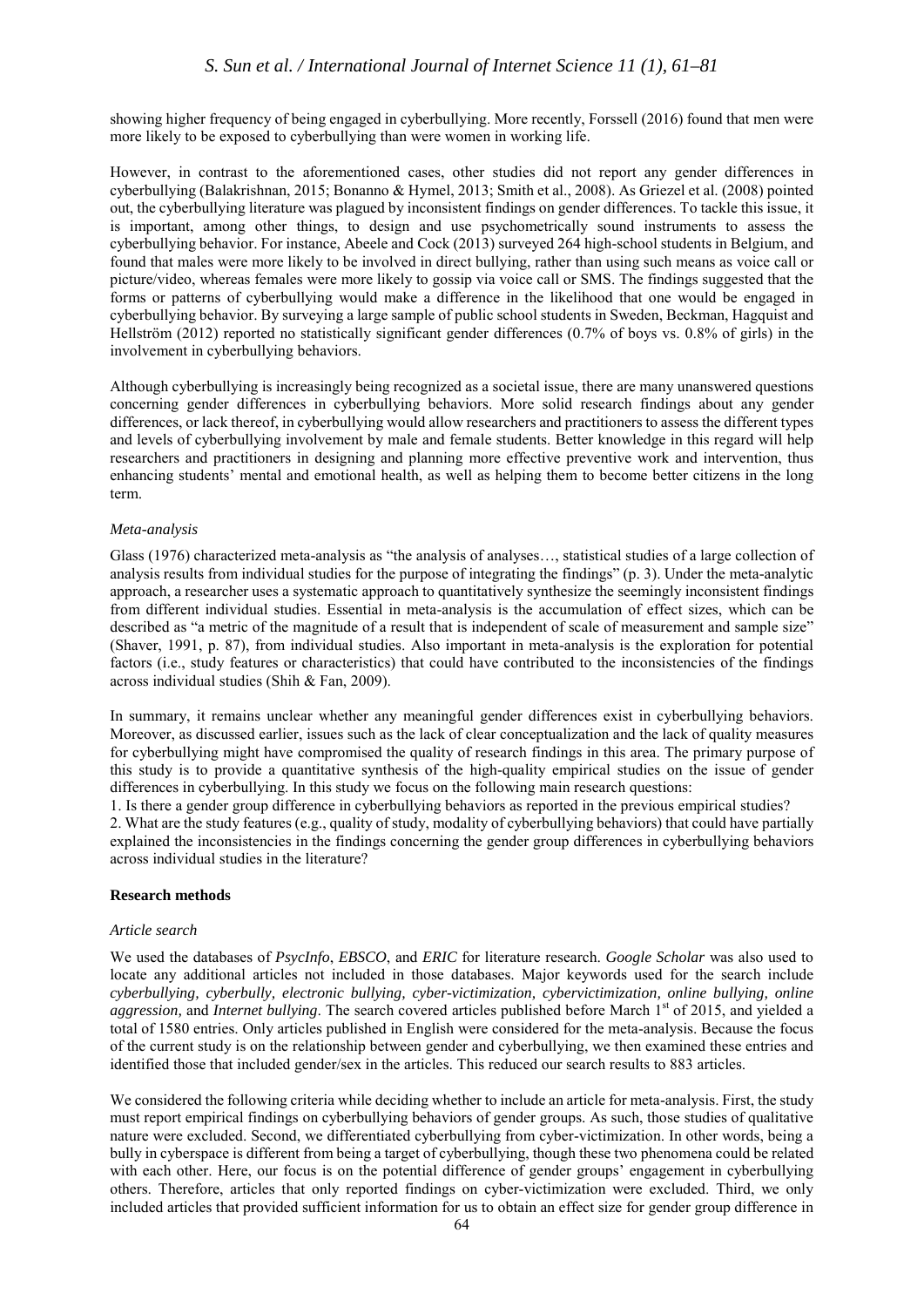cyberbullying behaviors. Based on these criteria discussed above, a final sample of 39 usable empirical research articles was included for our meta-analysis. Some articles produced more than one effect size, which is a common phenomenon in the practice of meta-analysis (Fan & Chen, 2001). As a result, the final sample of 39 research articles had a total of 100 effect sizes of gender difference in cyberbullying. The appendix provides the complete list of these 39 articles used in this meta-analysis, and some descriptive information relevant for this meta-analysis. We also checked publication bias by creating funnel plot (see Figure 1), and the funnel plot did not show a clear sign for that bias (Rothstein, 2008).



*Figure 1*. Funnel plot of standard error by effect size of the relationship between gender and cyberbullying perpetration ( $N = 95$ , one outlier with standard error  $> 0.4$  was removed).

## *Coding for study features*

As discussed above, it is important in a meta-analysis study that the researcher explores the potential study characteristics that could have accounted for the inconsistencies across the individual studies. In this meta-analysis, we considered multiple study features that could be useful for explaining the observed inconsistencies across the individual studies, as described below.

*Region of Sampling.* Gender differences in cyberbullying behaviors could potentially be related to cultures, because cultural norms and expectations may influence the behaviors of gender groups. Because of this consideration, we were interested in capturing such potential influence when possible. For this purpose, we used the region of the study sample as a rough proxy for different cultures. More specifically, we had three levels for this study feature variable: North America, Europe/Australia, and Asia.

*Modality of Cyberbullying.* It has been a thorny issue to define and capture the nature of cyberbullying. Griezel et al. (2008) identified two modalities or dimensions (i.e., text vs. visual) of cyberbullying, and provided psychometric support for these dimensions. Later, Pieschl et al. (2013) further discussed that a classification of text vs. visual, rather than using the features of traditional bullying, can better reflect the essence of cyberbullying. Because usage of new technologies is a key feature of cyberbullying, it would be of interest to see whether the modality feature of a study is related to the gender-cyberbullying relationship. As Tokunaga (2010) pointed out, more research should be directed toward the qualities of new technologies, which may moderate cyberbullying relationships.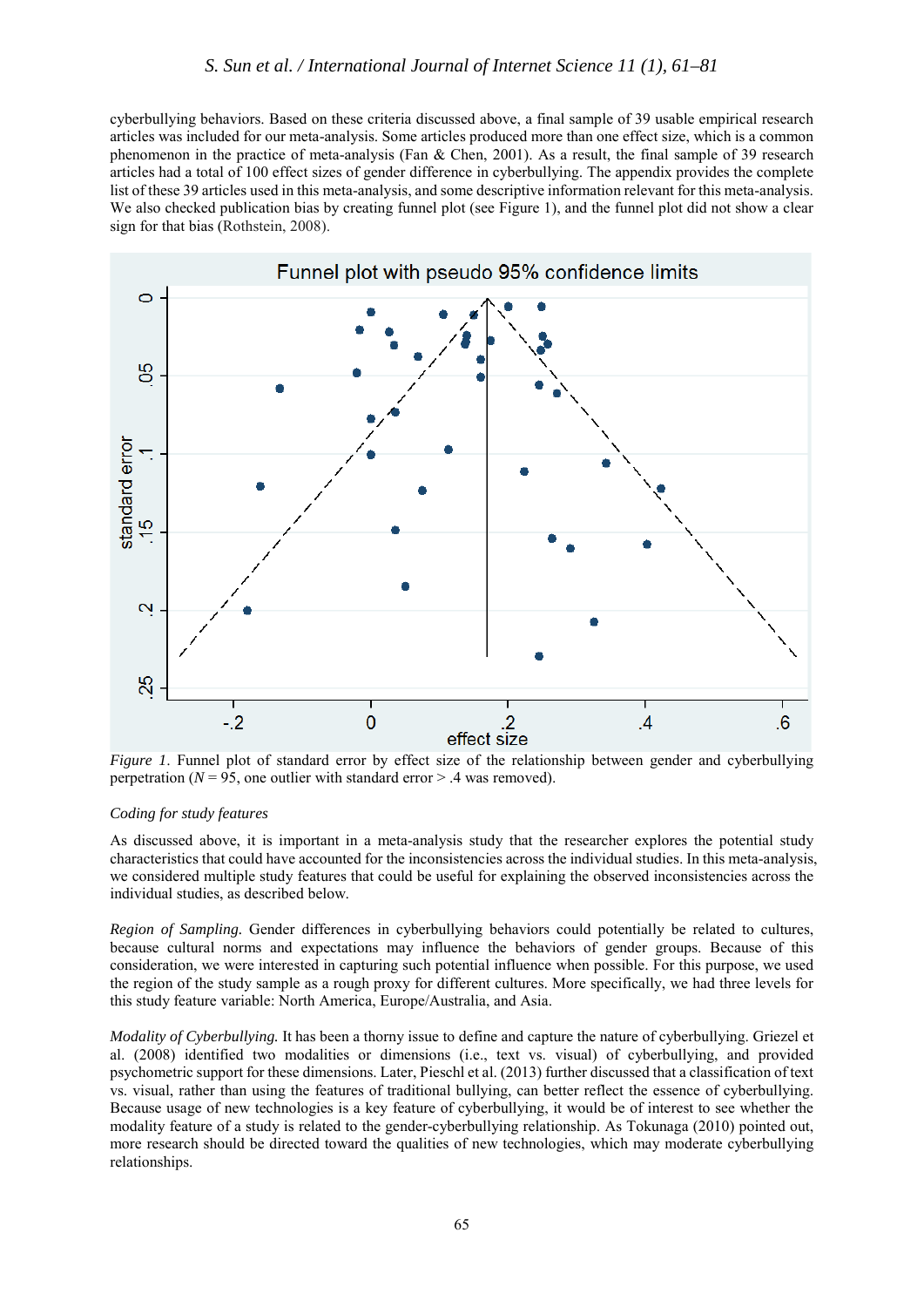# *S. Sun et al. / International Journal of Internet Science 11 (1), 61–81*

*Representativeness of Sampling.* As discussed earlier, cyberbullying research has been criticized for its small sample sizes. Moreover, a survey of extant research studies reveals that a large portion of the studies employed convenience samples, particularly with student participants. Sample representativeness could influence the generalizability of research findings, which may provide evidence for the need of intervention strategies for some target populations (Slonje, Smith, & Frisen, 2013). In this meta-analysis, we examined whether representativeness of sampling as used in cyberbullying studies could have moderated the gender differences in cyberbullying as reported in different empirical studies.

*Cyberbullying Scale Type.* Tokunaga (2010) criticized that some studies relied on simple yes/no binary scales, which might fail to capture the complex nature of cyberbullying. Other studies employed self-created or adapted Likert-type scales for cyberbullying measurement (Berne et al., 2013). Therefore, it is of interest to study whether using different types of scales in the cyberbullying studies, specifically dichotomous vs. Likert scales, makes a difference in cyberbullying research findings concerning gender differences.

*Cyberbullying Scale Wording.* Berne et al. (2013) reviewed 44 instruments adopted in the previous studies of cyberbullying, and found that about half of them did use the word cyberbullying. Ybarra et al. (2012) reported that whether the term "bully" itself appears in measurement might affect the research outcomes on cyberbullying. Considering the fact that researchers often use the word "bully" or "cyberbully" in their instruments, which may not be clearly explained, we are interested in understanding whether the use of such a key term in measurement may have any impact on the research outcomes.

*Reporting Time Frame.* Past research has not been consistent in providing respondents a time frame for recalling their cyberbullying experiences. This inconsistency across the studies could potentially complicate research findings. For instance, Pieschl et al. (2013) found that the reported cyberbullying experience was less under a shorter recall time frame as compared to a longer one. Also, it is not uncommon at all in the past research that no recall time frame was specified. In the present study, we examined whether it would make any difference on the research outcomes concerning gender difference in cyberbullying when a study specified a time frame for recall of cyberbullying experiences.

*Directness of Cyberbullying.* Slonje et al. (2013) emphasized the need to differentiate different types or actions of cyberbullying. To date, there is no consensus about how to categorize different actions and behaviors of cyberbullying. Despite this, one promising perspective is to differentiate between the direct (e.g., insulting in sending direct emails to the victim) and the indirect (e.g., gossiping behind the back of the victim) cyberbullying behaviors (Abeele & Cock, 2013), and to consider their potential differences and implications. Because of this consideration, we classified the cyberbullying behaviors reported in the empirical studies as direct, indirect, or unspecified.

*Quality of Study.* The study quality for cyberbullying in the literature varied a great deal. Kowalski, Giumetti, Schroeder, and Lattanner (2014) reviewed past research, and pointed out that a host of factors (e.g., instrument reliability and validity, sample size, response instruction) could influence the quality of cyberbullying research. For instance, some research studies relied on (used, adapted, or modified) existing measures of cyberbullying that had been used in prior research, and had been psychometrically evaluated for their quality. On the other hand, many studies (e.g., Abeele & Cock, 2013) used *ad hoc* and self-created measures, which had little evidence of the psychometric quality of the measures. Furthermore, many of these measures only involved a single item/question for measuring cyberbullying, or directly used the term cyberbullying or bullying without any further elaborations in the response instruction, which could potentially distort respondents' understanding and responses (Barlett  $\&$ Coyne, 2014). All these potential measurement issues make it unlikely that such measures could have high level of psychometric quality for measuring cyberbullying. Other factors, such as small sample size and lack of theoretical underpinning (Griezel et al., 2008) could also undermine the quality of a study.

To evaluate the potential effect of the study quality on the research outcome of gender differences in cyberbullying research, we systematically evaluated and rated the quality of each study, focusing especially on survey design and instrument quality for cyberbullying in each study. Bennett et al. (2011) provided a detailed discussion on factors crucial for the quality of survey research, such as sample size calculation, verbal anchoring of instrument, instrument pretesting, instrument reliability and validity, and standardized instruction. Because all the analyzed empirical studies relied on self-report survey data, the factors as discussed in Bennett et al. (2011) were used as the major criteria for assessing the quality of each study. Two researchers rated the quality of each study independently, and reached a satisfactory level of inter-rater reliability (*Krippendorff's alpha* = .91). We followed the computing procedure of reliability as described by Freelon (2013), and any remaining discrepancy of rating was resolved through further discussion between the two researchers.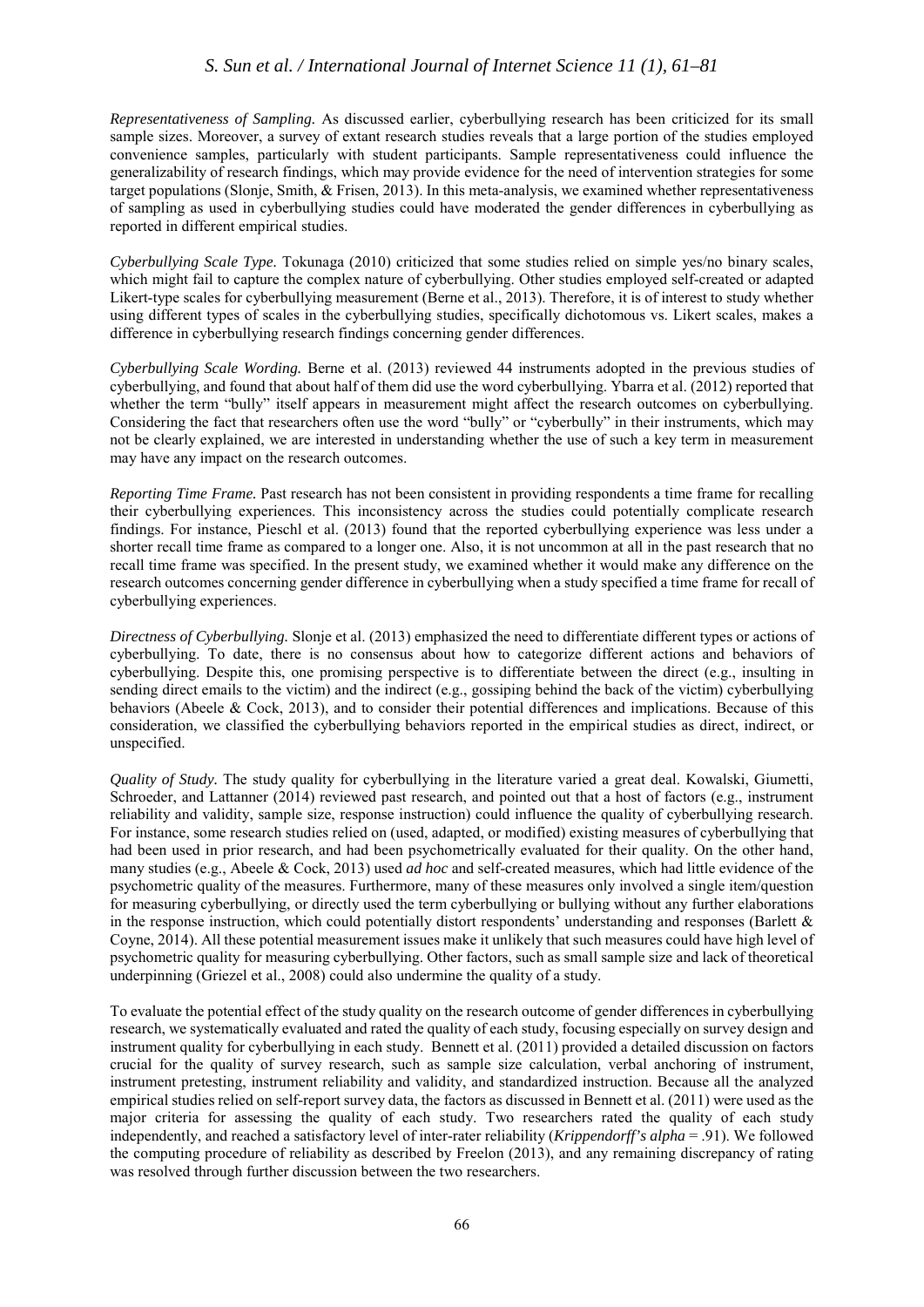In addition to the study variables described above, we also recorded some basic information about each study, such as author names, publication year, sample size, and average age of the study participants. Table 1 presents the coded variables and study features, as well as the levels under each coded variable (study feature) in this meta-analysis.

Table 1 *Coding Scheme for Meta-Analysis of Cyberbullying*

|                                | сбату эспете јог теш тпатум ој субетоштин                                                                    |
|--------------------------------|--------------------------------------------------------------------------------------------------------------|
|                                | Coding scheme for meta-analysis of cyberbullying perpetration                                                |
| 1.<br>Study ID: 1-39           |                                                                                                              |
| Authors<br>2.                  |                                                                                                              |
| 3.                             | Publication year: year when the research article was published; ranging from 2008 to 2014                    |
| 4.                             | Region of sampling:                                                                                          |
| 1) North America               |                                                                                                              |
|                                | 2) Europe/Australia                                                                                          |
| 3) Asia                        |                                                                                                              |
| 5. Modality of cyberbullying   |                                                                                                              |
| $1)$ text                      |                                                                                                              |
| 2) visual                      |                                                                                                              |
| 3) unspecified                 |                                                                                                              |
|                                | 6. Representativeness of sampling                                                                            |
|                                | 1) random/representative sampling                                                                            |
|                                | 2) non-random sampling                                                                                       |
| 7. Cyberbullying scale type    |                                                                                                              |
|                                | 1) Likert scale (anchor points specified)                                                                    |
|                                | 2) binary: yes/or question                                                                                   |
| 8. Reporting time frame        |                                                                                                              |
| 1) specified                   |                                                                                                              |
| 2) unspecified                 |                                                                                                              |
| 9. Directness of cyberbullying |                                                                                                              |
|                                | 1) Direct (victim is directly involved, e.g., threatening with email)                                        |
|                                | 2) Indirect (behind the back, e.g., rumor)                                                                   |
| 3) Unspecified                 |                                                                                                              |
| 10. Quality of Study           |                                                                                                              |
|                                | 1) Excellent: Sample size calculation, instrument pretesting, instrument reliability and validity, specified |
|                                | behavior and channel, standardized instruction, verbal anchoring                                             |
|                                | 2) Satisfactory: some of the above                                                                           |
|                                | 3) Poor: most information mentioned in option 1 is missing                                                   |
|                                | 11. Cyberbullying scale wording                                                                              |
|                                | 1) Used the term "cyberbully" or "bully" in measurement items                                                |
|                                | 2) Did not use the term "cyberbully" or "bully" in measurement items                                         |

## *Meta-analysis procedures*

*Accumulation of Effect Sizes from Individual Studies.* As discussed elsewhere in the relevant research literature (e.g., Glass, McGaw, & Smith, 1981), due to the arbitrariness of measurement scales associated with different measures used in different studies, for the purpose of quantitatively synthesizing the research literature on a phenomenon (e.g., gender difference in cyberbullying behaviors), a scale-free index (i.e., effect size measure) is needed. In this study, we used Cohen's *d* as the effect size to quantify the gender group difference in cyberbullying behaviors. Cohen's *d* from each study was based on the relevant statistical information from each article as shown below:

$$
d = \frac{\overline{y}_m - \overline{y}_f}{\hat{\sigma}_{pooled}},
$$
 (1)

where

$$
\hat{\sigma}_{pooled} = \sqrt{\frac{(n_m - 1)s_m^2 + (n_f - 1)s_f^2}{n_m + n_f}},
$$
\n(2)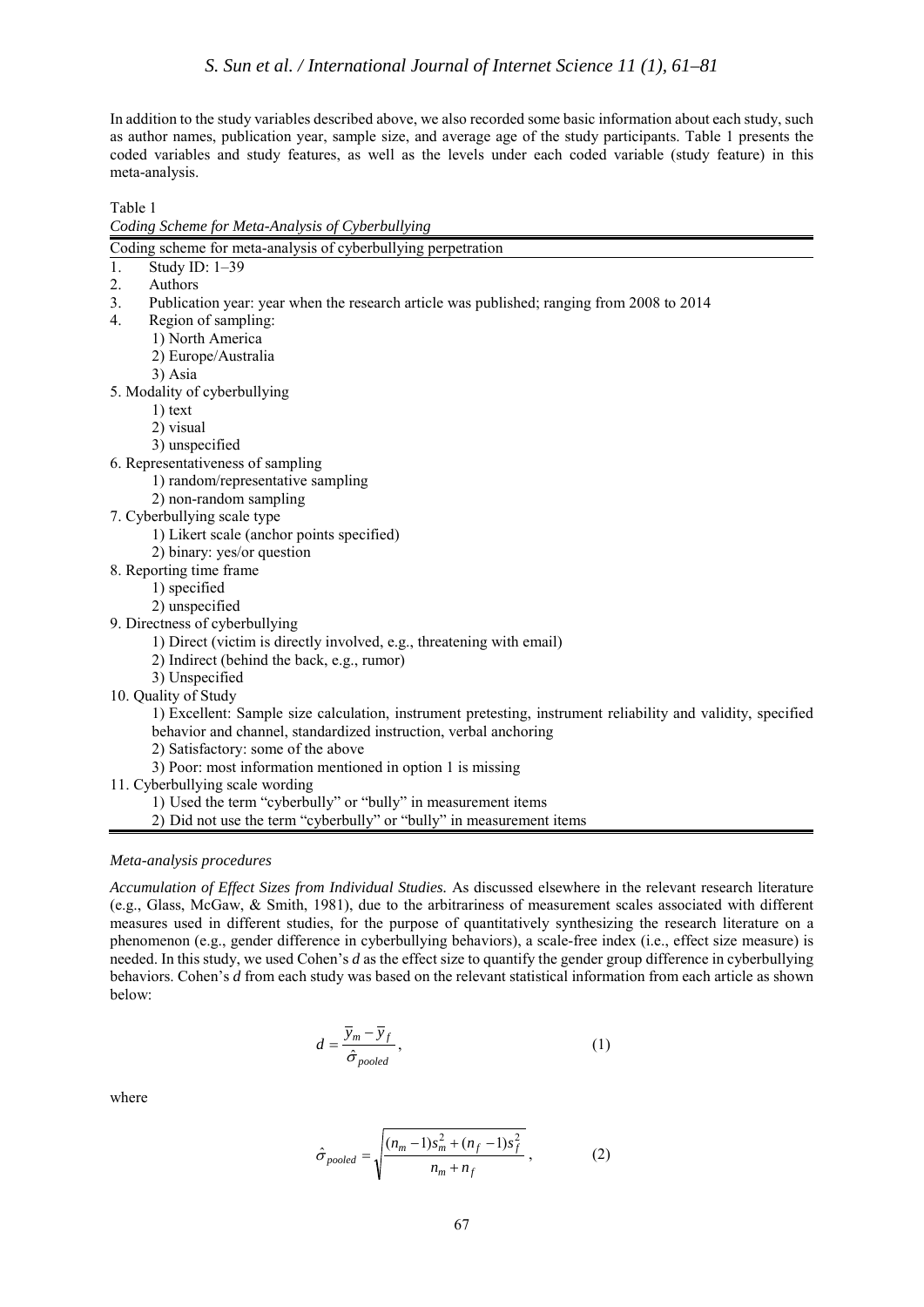The symbols  $n_{m,f}$ ,  $\bar{y}_{m,f}$  and  $s_{m,f}^2$  refer to the sample size, sample mean and sample variance of gender groups (male and female), respectively. Whenever possible, the original descriptive statistics of the gender groups on the cyberbullying measure (e.g., mean, standard deviation) were used for obtaining Cohen's *d*. If such information was not available in a study, but information in some other forms (e.g., inferential statistics from a *t-*test, proportions of male and female respondents on a binary question for cyberbullying,  $\chi^2$  test statistic) would allow us to derive Cohen's *d* mathematically, we followed the conversion procedures as documented in the meta-analysis literature to derive Cohen's *d*. Specifically, we did the following conversions in this meta-analysis.

*Proportions of Male vs. Female Groups.* A large portion of the studies reported dichotomous data (i.e., cyberbullying vs. no cyberbullying) for male and female respondents. There are several different approaches for transforming dichotomous proportion data to Cohen's *d*, such as probit transformation and arcsine transformation (see Lipsey & Wilson, 2001). Simulation studies indicated that the probit transformation yields less bias as compared to other transformations, especially when sample sizes vary considerably. The transformation formula for proportional data is presented below in Equation 3 (Lipsey & Wilson, 2001):

$$
d = probit(p_m) - probit(p_f), \qquad (3)
$$

where  $p_{m,f}$  denotes the proportions of male and female groups who confirmed their cyberbullying behaviors.

*Correlation between gender and cyberbullying.* When cyberbullying was measured with Likert-type scales, some studies reported correlation coefficients between gender and the reported cyberbullying. In this case, we transformed the correlation coefficient to Cohen's *d* as shown in Equation 4 (Lipsey & Wilson, 2001):

$$
d = \frac{r}{\sqrt{(1 - r^2)(p(1 - p))}},
$$
\n(4)

where  $r$  is the correlation coefficient between gender and cyberbullying, and  $p$  denotes the proportion of one gender group (either male or female) in the sample.

*F-Test or t-Test Statistics.* Some studies only reported group-comparison statistics (e.g., *t*-test statistic, *F*-test statistic) without reporting the basic descriptive statistics such as group means and standard deviations. In this case, we used the following to transform the test statistics (*t*-test, *F*-test) into Cohen's *d* (Lipsey & Wilson, 2001):

$$
d = t \sqrt{\frac{n_1 + n_2}{n_1 n_2}} \tag{5}
$$

$$
d = \sqrt{\frac{F(n_1 + n_2)}{n_1 n_2}}\,,\tag{6}
$$

where  $n_1$  and  $n_2$  are the sample sizes for each gender group.

*Analysis Strategies.* Because a majority of the selected studies contribute multiple effect sizes, which are mostly based on the same sample – including all the effect sizes, violates the assumption of statistical independence (Lipsey & Wilson, 2001). To better use the information from all effect sizes, we employed the robust variance estimation method to analyze the dependent effect sizes (Hedges, Tipton, & Johnson, 2010).

We reason that existing research on gender and cyberbullying demonstrates significant between-studies variances, rather than representing a set number of studies aiming to estimate a true effect size. As such, a random-effects meta-regression model would be more suitable to summarize the effect sizes and inspect potential moderators. The RobustMeta SPSS macro was utilized to conduct robust meta-regression analysis (Tanner-Smith & Tipton, in press).

*Averaging Effect Sizes.* For each study feature, which had significant moderating effect on the outcome variable, we computed the average effect size for each level of the feature. For instance, for the study feature variable of "directness of cyberbullying", we computed the average effect sizes for "direct", "indirect", and "unspecified" conditions, respectively. We weighted each effect size by the inverse of its variance of the point estimate (Card, 2012). Such weighted average effect sizes for the levels of a study feature will provide practical insight into the moderating effect of a specific study feature.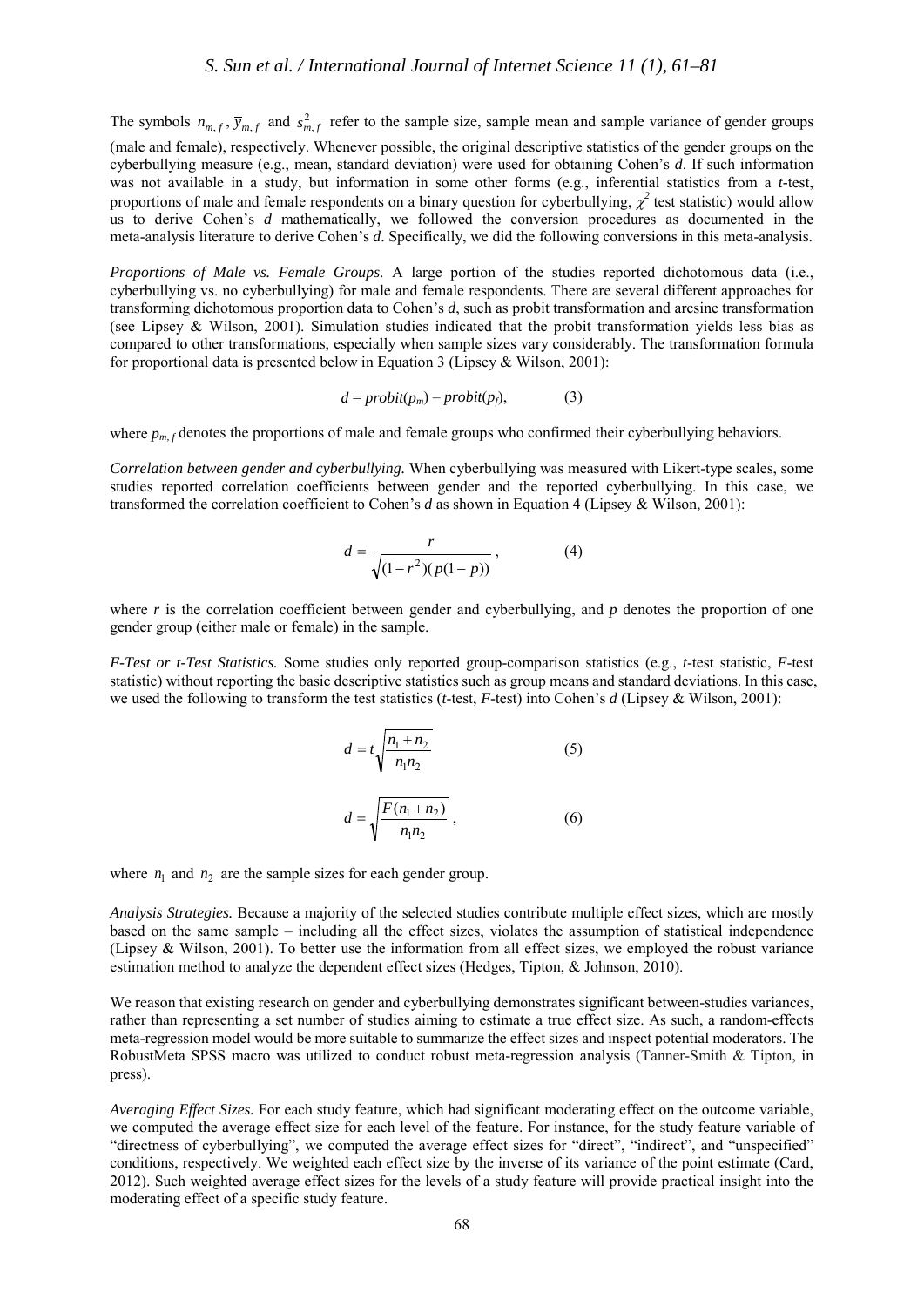#### **Results**

Table 2

#### *General description*

On the whole, most existing research on cyberbullying is conducted via traditional or online surveys. Very few studies have adopted a rigorous theoretical rationale. In that regard, theories on gender differences have not been well integrated into this line of research. Also, most studies simply adapted traditional bullying measures or used self-created items to assess cyberbullying. A total of 62% percent of the studies did not report reliability information. There was very little information in these studies about measurement validity of the used instruments.

#### *Effects of study features*

Table 2 presents the information about the effects of study features on the variation of the dependent variable. The  $\tau^2$  for the null model is .049, whereas the  $\tau^2$  for the predictor model is .044. In other words, adding the moderations reduced the unexplained variance by about 10 percent. Overall, the study features coded in this meta-analysis accounted for about 10% of the total variance of the Cohen' *d* from the individual studies. Four coded study features (i.e., "region of sampling", "wording of scale", "modality of cyberbullying", and "directness of cyberbullying") accounted for statistically significant portions of the variance in Cohen's *d* across the studies.

| Random-Effect Meta-Regression Model |           |      |                  |  |  |  |
|-------------------------------------|-----------|------|------------------|--|--|--|
|                                     | Beta      | S.E. | 95% C.I.         |  |  |  |
| Null Model $(\tau^2 = .049)$        |           |      |                  |  |  |  |
| Intercept                           | 232***    | .036 | [.161, .304]     |  |  |  |
| Predictor Model ( $\tau^2$ = .044)  |           |      |                  |  |  |  |
| Intercept                           | $1.067**$ | .380 | [.312, 1.822]    |  |  |  |
| Representativeness of sampling      | .077      | .069 | $[-.060, .213]$  |  |  |  |
| Cyberbullying scale wording         | $.169*$   | .070 | [.030, .308]     |  |  |  |
| Region of sampling                  | $.118***$ | .029 | [.061, .175]     |  |  |  |
| Cyberbullying scale type            | $-.011$   | .062 | $[-.134, .112]$  |  |  |  |
| Modality of cyberbullying           | $-.096*$  | .037 | $[-.170, -.022]$ |  |  |  |
| Directness of cyberbullying         | $-.073*$  | .037 | $[-.147, -0.00]$ |  |  |  |
| Quality of study                    | .060      | .041 | $[-.020, .140]$  |  |  |  |
| Reporting time frame                | .058      | .061 | $[-.062, .179]$  |  |  |  |
| Total variance explained            | 10.21%    |      |                  |  |  |  |

\**p* < .05, \*\**p* < .01, \*\*\**p* < .001

#### *Average effect sizes*

To understand how the study features may have contributed to the inconsistencies in the observed gender differences in cyberbullying across different individual studies, we averaged effect sizes for the levels of each study feature (Table 2). These descriptive averages of the effect sizes are presented in Table 3. The overall effect size for the gender difference in cyberbullying is  $d_{weighted} \approx 0.23$  (while the unweighted effect size is  $d_{unweighted} \approx$ *0.24*). As discussed by Cohen (1988), this overall effect size of the gender difference could be characterized as representing a "small" effect in social and behavioral science research. This overall effect suggests that, despite all the inconsistencies across the individual studies on gender difference in cyberbullying, in general, males reported more cyberbullying behaviors than females.

The breakdown analysis for the statistically significant study features presented in Table 3 revealed how several study features "moderated" the observed gender difference in cyberbullying behaviors across individual studies. From those studies in which the term "bully" or "cyberbully" was not directly used in measurement items, the average effect size ( $\overline{d}$  = .26) was statistically higher than that from the studies in which the term "bully" or "cyberbully" were used ( $\overline{d}$  = .13). The study feature of "region of sampling" turned out to be the strongest moderator for the observed gender difference in cyberbullying across individual studies. Studies involving Asian samples reported the largest gender difference in cyberbullying behaviors ( $\overline{d}$  = .41), followed by the studies in which samples in North America were used ( $\overline{d}$  = .18), while the studies involving European samples showed no gender difference in cyberbullying behaviors ( $\overline{d} = -0.03$ ).

For the study feature of "Modality" (i.e., the medium used in cyberbullying behavior as documented in a study, e.g., text vs. visual), the studies that clearly specified "text" or "visual" cyberbullying behaviors showed larger effect sizes than those with unspecified modality. More specifically, average effect sizes (i.e., gender differences) from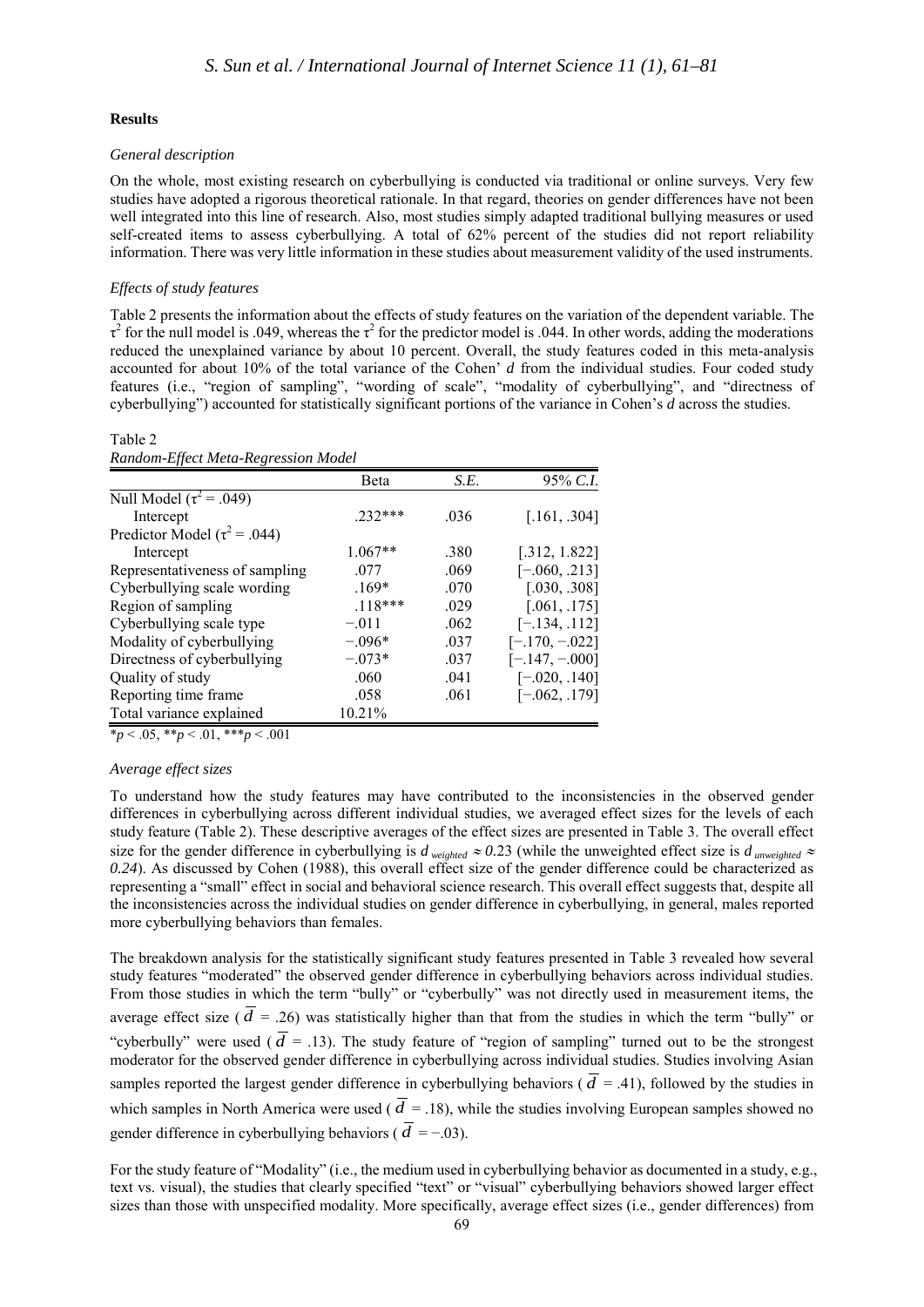those studies with the textual modality ( $\overline{d}$  = .26) and those with the visual modality ( $\overline{d}$  = .22) were statistically higher than that from the studies with unspecified modality ( $\overline{d}$  = .01). For the study feature of "Directness of Cyberbullying", the average effect sizes of gender difference from the studies with direct cyberbullying ( $\overline{d}$  = .21) and indirect cyberbullying ( $\overline{d}$  = .34) were statistically higher than that from the studies where this was not specified ( $\overline{d}$  = .02) in the study.

#### Table 3

|  |  |  |  |  |  | Average Effect Sizes for Gender Difference in Cyberbullying under Five Study Features |  |  |  |  |
|--|--|--|--|--|--|---------------------------------------------------------------------------------------|--|--|--|--|
|--|--|--|--|--|--|---------------------------------------------------------------------------------------|--|--|--|--|

|                             |                  | Unweighted       | Weighted             |                                 |  |  |
|-----------------------------|------------------|------------------|----------------------|---------------------------------|--|--|
|                             |                  | average effect   | average effect       | Cumulative sample size          |  |  |
|                             |                  | sizes            | sizes                | across studies used to arrive   |  |  |
|                             | Number of effect | $d_{unweighted}$ | $d_{weighted}$       | at average effect size<br>$n_i$ |  |  |
| Level of Study Features     | sizes k          |                  |                      |                                 |  |  |
| Overall                     | 100              | .2372            | .2320                | 129995                          |  |  |
| Cyberbullying Scale Wording |                  |                  |                      |                                 |  |  |
| used "bully"                | 29               | .1047            | .1280 A <sup>a</sup> | 63338                           |  |  |
| did not use "bully"         | 71               | .1359            | .2616 B              | 66657                           |  |  |
| Region of Sampling          |                  |                  |                      |                                 |  |  |
| North America               | 34               | .1373            | .1794 A              | 67743                           |  |  |
| Europe/Australia            | 37               | .2125            | $-.0261 B$           | 31551                           |  |  |
| Asia                        | 29               | .3859            | .4083 C              | 30701                           |  |  |
| Modality of Cyberbullying   |                  |                  |                      |                                 |  |  |
| text                        | 42               | .3373            | .2635 A              | 46985                           |  |  |
| visual                      | 15               | .2716            | .2186 A              | 38496                           |  |  |
| unspecified                 | 43               | .1275            | $.0050$ B            | 44514                           |  |  |
| Directness of Cyberbullying |                  |                  |                      |                                 |  |  |
| direct                      | 48               | .2908            | .2093 A              | 72834                           |  |  |
| indirect                    | 15               | .2932            | .3388 A              | 17863                           |  |  |
| unspecified                 | 37               | .1451            | .0217 B              | 39298                           |  |  |

<sup>a</sup>Post hoc multiple comparison results. Means with different letters are statistically different from each other at .05 level, while means with the same letter are not.

#### *Study-effect meta-analysis*

For the study-effect meta-analysis, where each study only contributed one effect size (averaged across multiple effect sizes from the same study), we analyzed the data by using a random-effect model approach. To assess the heterogeneity of the effect sizes across the studies, we used the *Q* statistic to evaluate the null hypothesis of homogeneity of effect sizes versus the alternate hypothesis of heterogeneity of effect sizes across the studies (Hedges, 1982). For our data, the heterogeneity statistic was statistically significant ( $Q = 44380.84$ ,  $df = 38$ , *p*  $\leq$  .001) and the  $I^2$  index was about 99%, both indicating considerable heterogeneity among the effect sizes collected from the individual studies. For the sake of simplicity, we used a graphic approach, "forest plot" (Hedges & Olkin, 1985; Lewis & Clarke, 2001), to present a summary of this study-effect meta-analysis, similar to Shih and Fan (2007, 2009).

Figure 2 presents the forest plot from this random-effect analysis. In Figure 2, thirty-nine "random" effect sizes, each from one study, were used. The studies presented in this forest plot were ordered by the direction of effect the magnitudes of effect sizes. The effect size representing gender difference in cyberbullying behaviors was represented by a black dot, with the horizontal line that extends from the black dot in both directions representing the 95% confidence interval limits for the "effect" (i.e., gender difference in cyberbullying behaviors). The solid vertical line represents "no effect", i.e., no gender difference in cyberbullying perpetration. The studies that reported males having more cyberbullying perpetration than the females fell on the right side of the "no effect" vertical line, while the studies that reported males having less cyberbullying perpetration than females fell on the left side of the "no effect" vertical line.

When a study's confidence interval (the short horizontal line around each black dot) covered the "no effect" vertical line, it indicated that the gender difference in cyberbullying behaviors as reported in that study was statistically non-significant. It is noted that the confidence intervals of the effect sizes for gender difference in cyberbullying from different studies showed considerable variations. For example, the estimate for gender difference in cyberbullying behaviors as reported from Erdur-Baker (2010) had wide confidence intervals (i.e., low precision), while the estimate from Dehue et al. (2008) had very narrow confidence intervals (i.e., high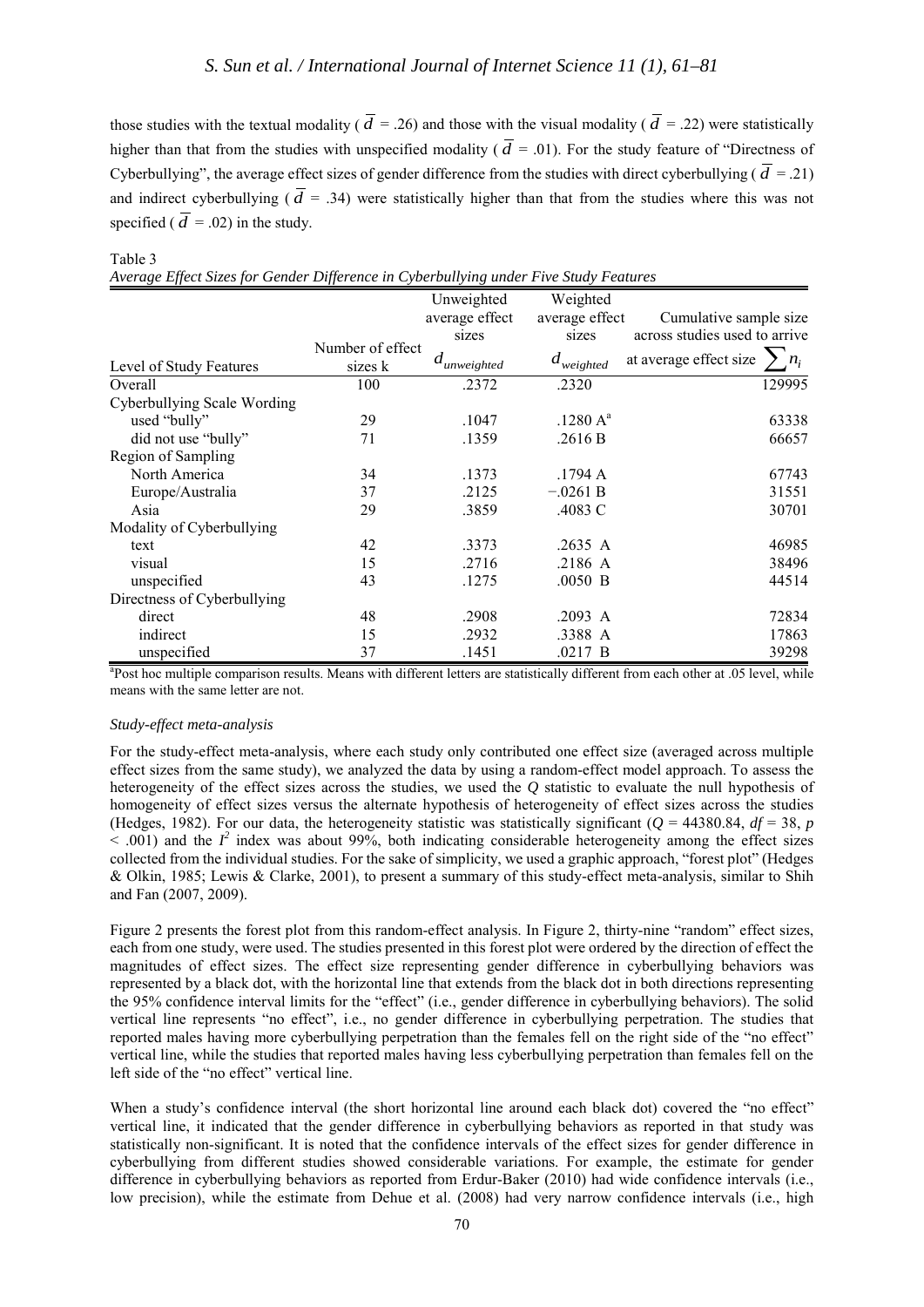precision). Such variation of the confidence interval widths provided information about the different precisions for the reported gender differences in cyberbullying behaviors from different studies.

In Figure 2, the overall gender difference in cyberbullying behaviors is represented by the dashed vertical line, which is 0.232, with the 95% confidence interval of [.161, .304]. The location of the dashed vertical line on the right side of the "no effect" line indicates higher level of male cyberbullying behaviors than that of females, when the inconsistencies across the thirty-nine individual studies are summarized through the random effect analysis approach. The 95% confidence interval [.161, .304] of this overall gender difference "effect" does not cover the "no effect" vertical line, suggesting that the overall gender difference (i.e., males reported more cyberbullying perpetration than females) is statistically significant. Moreover, the plot shows that a majority of the confidence intervals of the effect sizes do not cover the "no effect" vertical line, suggesting that the majority of the study effect sizes are statistically different from zero. The forest plot from this supplemental random-effect model analysis is in line with the previous conclusions that males reported more cyberbullying behaviors than females in general, despite some individual studies (e.g., Beckman, Hagquist & Hellström, 2012) reporting otherwise.



*Figure 2*. Forest plot of study effect sizes of the relationship between gender and cyberbullying perpetration (the dashed vertical line represents the averaged study effect size of 0.232, and the solid vertical line represents no gender difference in the reported cyberbullying perpetration).

## **Discussion**

Our study has shown that in general, there was a difference in cyberbullying perpetration between the gender groups, and the males were more likely than females to be involved in cyberbullying, despite some conflicting research findings in the literature. A majority of the studies reported that males were more involved in bullying in the cyber environment, similar to what was observed in the traditional face-to-face environment.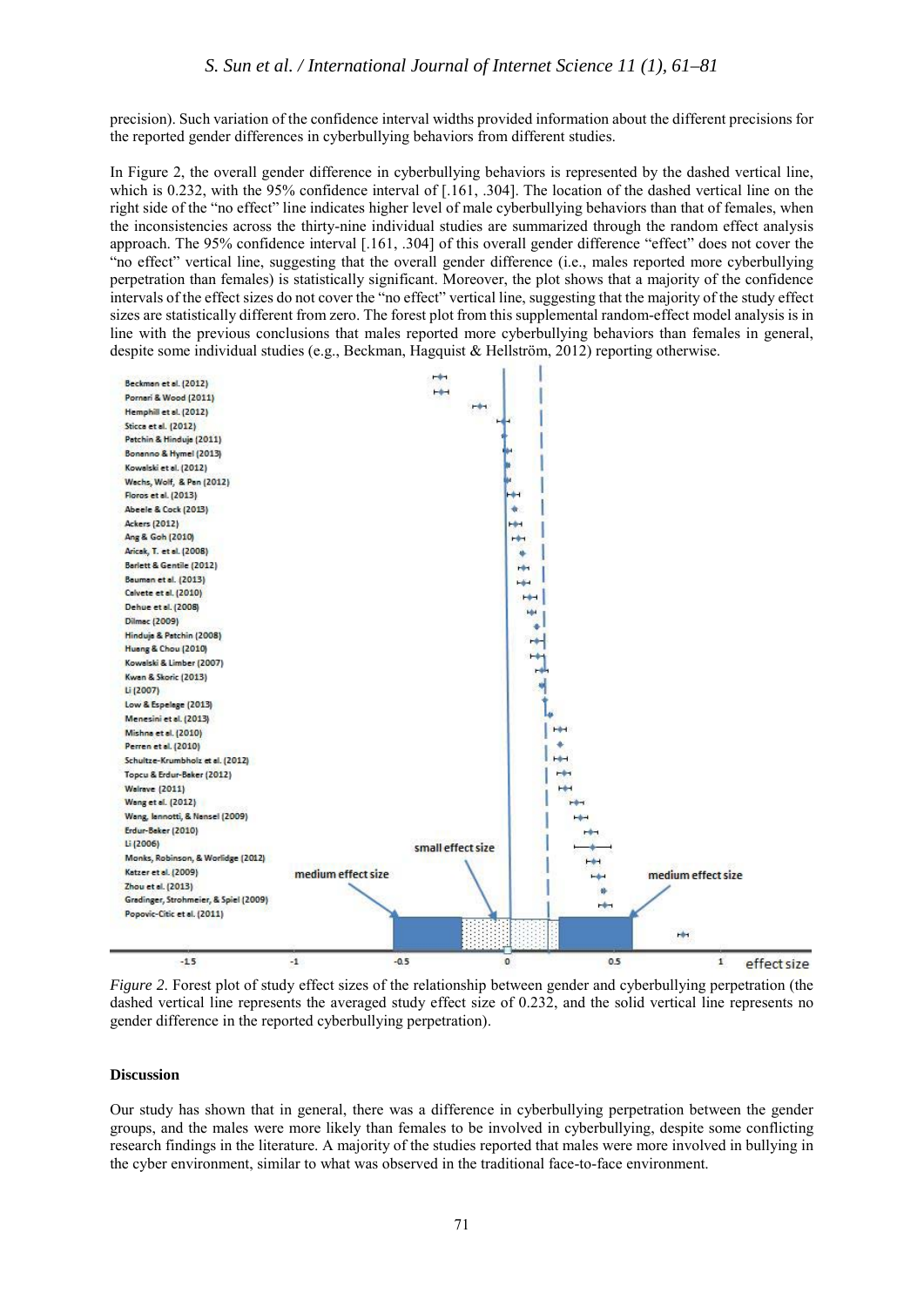Previous studies (e.g., Lucas & Sherry, 2004) indicated that gender difference existed in people's Internet habits and usage in general. For example, boys tended to play more online games involving fighting and violence, while girls were more active on social networking websites (Findahl, 2010). Boys had more access to aggressive cognitions, and they were more likely to associate their self-concept with aggression (Uhlmann & Swanson, 2004). These influences could lead to cyberbullying behaviors when they were involved in other online activities.

The overall gender difference in cyberbullying behaviors, however, was not large, and the variations of the effect sizes under certain study features (e.g., "modality of cyberbullying", "region of sampling") warrant further research to ensure the generalizability of the findings. In addition, some issues (e.g., cyberbullying measurement, study design quality) revealed in this quantitative synthesis demand the attention of the researchers in this field.

## *Gender differences across cultures*

Our study showed that gender differences in cyberbullying behaviors varied across different regions (i.e., North America, Europe/Australia, and Asia), with the largest effect size of gender difference obtained from the Asian samples, followed by that of North American samples, and by the Europe/Australia samples showing almost no gender difference in cyberbullying perpetration. Such observed regional differences could be the result of cultural factors related to the psycho-social behaviors of males and females in different cultures. Barlett et al. (2014) discussed that cyberbullying should be conceptualized as a societal and cultural phenomenon. The findings in this study could be explained by the self-construal theory (Barlett et al., 2014). Although Asian cultures are characteristic of interdependent self-construal that would discourage bullying others, such a self-construal could be more deep-rooted in Asian females than in Asian males. Bergeron and Schneider (2005) discussed that cultures featuring collectivistic values, high moral discipline, a high level of egalitarian commitment, among others, showed lower levels of aggression than their counterparts. They also found that people in Australia and many European countries tend to be less aggressive than those in the United States. However, our findings suggested that such cultural influences may not be uniform or consistent for different subpopulations (e.g., males vs. females) in a particular culture. Particularly, in Asian countries, females could be more likely to conform to cultural norms and expectations than males, and hence are less likely to be involved in cyberbullying.

It should be noted that this study was about gender difference in cyberbullying perpetration, but not about cultural difference in cyberbullying behaviors. So the findings did not suggest that Asian samples (or males) exhibited more cyberbullying behaviors than samples from other regions, and neither did the findings suggest that the European/Australian samples (or males) exhibited less cyberbullying behaviors than samples from other regions. The findings only indicated that the *gender difference* in cyberbullying was the largest in the studies involving Asian samples, while the *gender difference* was the smallest in the studies involving Europe/Australian samples. There is no information in this study about *cultural* differences in cyberbullying behaviors.

## *Issues of measurement and design*

Our study indicated that there are multiple conceptual and operational issues in cyberbullying research. Tokunaga (2010) reviewed 25 published studies, and concluded that current research on cyberbullying had several problems, including unresolved definition and measurement issues of the construct, a lack of theoretical underpinnings, excessive usage of cross-sectional data, and too much focus on simplistic issues. Similarly, our study suggested that issues related to measurement (e.g., if "bully" is explicitly used in a study, lack of commonly accepted measures for cyberbullying) and study quality (e.g., small sample size, lack of evidence for the psychometric quality of cyberbullying measurement) could lead to differences in research outcomes. A recent meta-analysis by Modecki, Minchin, Harbaugh, Guerra, and Runions (2014) revealed that use of the term "bully" in measurement produced lower reported prevalence rates for both traditional bullying and cyberbullying, and this was especially obvious for cyberbullying. The authors explained that the negative connotations associated with the term could deter some respondents from reporting their behaviors and experiences. Our study showed that usage of such specific terms could potentially confound the gender-cyberbullying relationship also.

It should be noted that a majority of published studies utilized questionnaires to measure behavior (e.g., disseminating online rumor, outing) pertaining to cyberbullying. Such a measure could suffer from social desirability bias or low validity. He and van de Vijve (2012) discussed three types of bias in cross-cultural research: construct bias, method bias, and item bias (differential item functioning). Without establishing equivalence of a construct and its measurement, any comparisons in meta-analysis should be cautioned (Hunter & Schmidt, 2007).

Especially noticeable is the finding that those studies that were rated as having poor study quality showed larger average effect size for gender difference in cyberbullying behaviors. Therefore, caution is warranted in interpreting the magnitude of the gender differences in cyberbullying behaviors as reported in previous primary studies, because such observed gender differences could have been unduly influenced by the lack of study quality.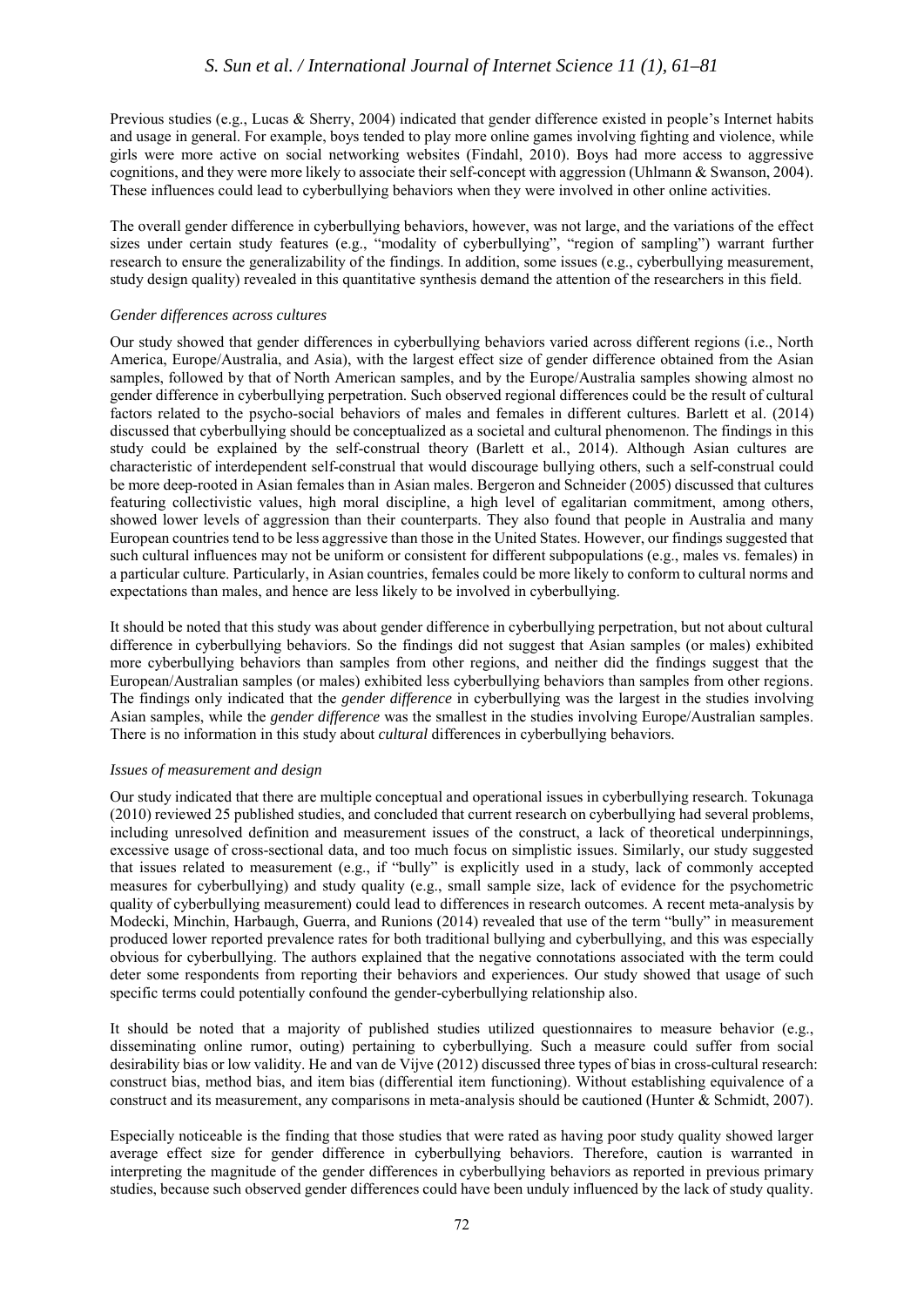# *S. Sun et al. / International Journal of Internet Science 11 (1), 61–81*

#### *Theoretical implications*

Kowalski et al. (2014) commented that the nature of cyberbullying was complicated and this issue had been understudied. Our findings suggest that some nuances in self-reported cyberbullying behaviors (e.g., "modality of cyberbullying behaviors", "directness of cyberbullying behaviors") could lead to differences in the observed gender difference in the self-reported cyberbullying behaviors. On the other hand, some observed differences across the levels of "modality" and those of "directness" could also have been caused by measurement issues. When the "modality" or "directness" was not specified clearly, which was somewhat common in the collected studies, the respondents might not be able to distinguish among different types of cyberbullying behaviors clearly, and such a blanket assessment could have camouflaged some meaningful gender differences in cyberbullying behaviors.

## *Practical implications*

Findings from the present meta-analysis have implications for designing and implementing interventions of cyberbullying in practice. First, the observed gender difference suggests the need for planning for targeted intervention, instead of treating adolescents as a whole. More specifically, when resources are limited, the priority of intervention should be given to the male population. For instance, Hamer and Konijn (2015) found exposure to antisocial media content contributed to the initial rates of cyberbullying behavior. As such, future studies may also look at whether males and females consume media content in different patterns, which may affect the incidence of cyberbullying. Second, such a gender-differentiated intervention strategy should be more relevant in Asian cultures than in western cultures. For instance, Pabian and Vandebosch (2016) discussed the role of social intelligence in regulating cyberbullying. Connecting culture with enhancing social intelligence would be a promising avenue to mitigate the initiation of cyberbullying. Bastiaensens et al. (2016) revealed the significant impact social norms exercise on cyberbullying. Social norms as a crucial component of culture, therefore, should be taken into account for designing interventions in Asian culture, too. Third, to identify those who are more likely to be involved in aggressive behavior (e.g., cyberbullying), researchers and practitioners should be more cautious about wording issues (e.g., using particular terms such as bully) in designing instruments of assessment.

#### *Limitations and future directions*

Like many other research studies, our study has its share of limitations. First, the present meta-analysis only included research studies published before 2015, because our literature search stopped at that time. Also, due to a variety of reasons, a limited number of publications in the searched databases were not available to us. In such a case, we tried to contact the authors directly, but very few responded. Future synthesis should expand to cover more recent publications, especially considering the fact that cyberbullying research is growing so rapidly in recent years.

Second, cyberbullying is typically viewed as a socially undesirable act. As such, social desirability of self-report responses could compromise the accuracy of measuring cyberbullying (Menesini & Nocentini, 2009). The effects of wording or measurement on the effect sizes, as identified in the present study, could be ascribed to social desirability too. Future research should disentangle the potential effect of social desirability from that of other moderators in examining the gender-cyberbullying relationship.

Third, additional potential moderators should be considered for analyzing the heterogeneity of effect sizes across the studies. For example, during the data collection stage, factors associated with survey environment/administration and confidentiality briefing could contribute to the variation of effect sizes. However, in most published studies, such information is either not provided or too sketchy, which makes it very difficult or impossible to consider such variables as potential moderators.

Fourth, for studying cyberbullying behaviors, simplistic approaches (e.g., self-report survey, cross-sectional and correlational design, convenience sample, etc.) are typically used. These simplistic approaches, together with the definition and measurement issues discussed previously, have contributed to the lack of research quality in this area. Pieschl et al. (2013) proposed that experimental design should be considered in studying cyberbullying, especially when researchers have questions about potential factors that may influence the research outcomes (e.g., should the word "bully" be used for measuring cyberbullying behaviors?). Due to its power for making causal inferences, experimental approaches could provide more insight in understanding cyberbullying behaviors and its prevalence.

Fifth, there appears to be a great heterogeneity involved in our collected data, which is in general consistent with prior reviews (e.g., Barlett & Coyne, 2014). In the future, a thorough psychometric meta-analysis of published studies could provide more insight into the nature of the heterogeneity. Also, more research is needed to explain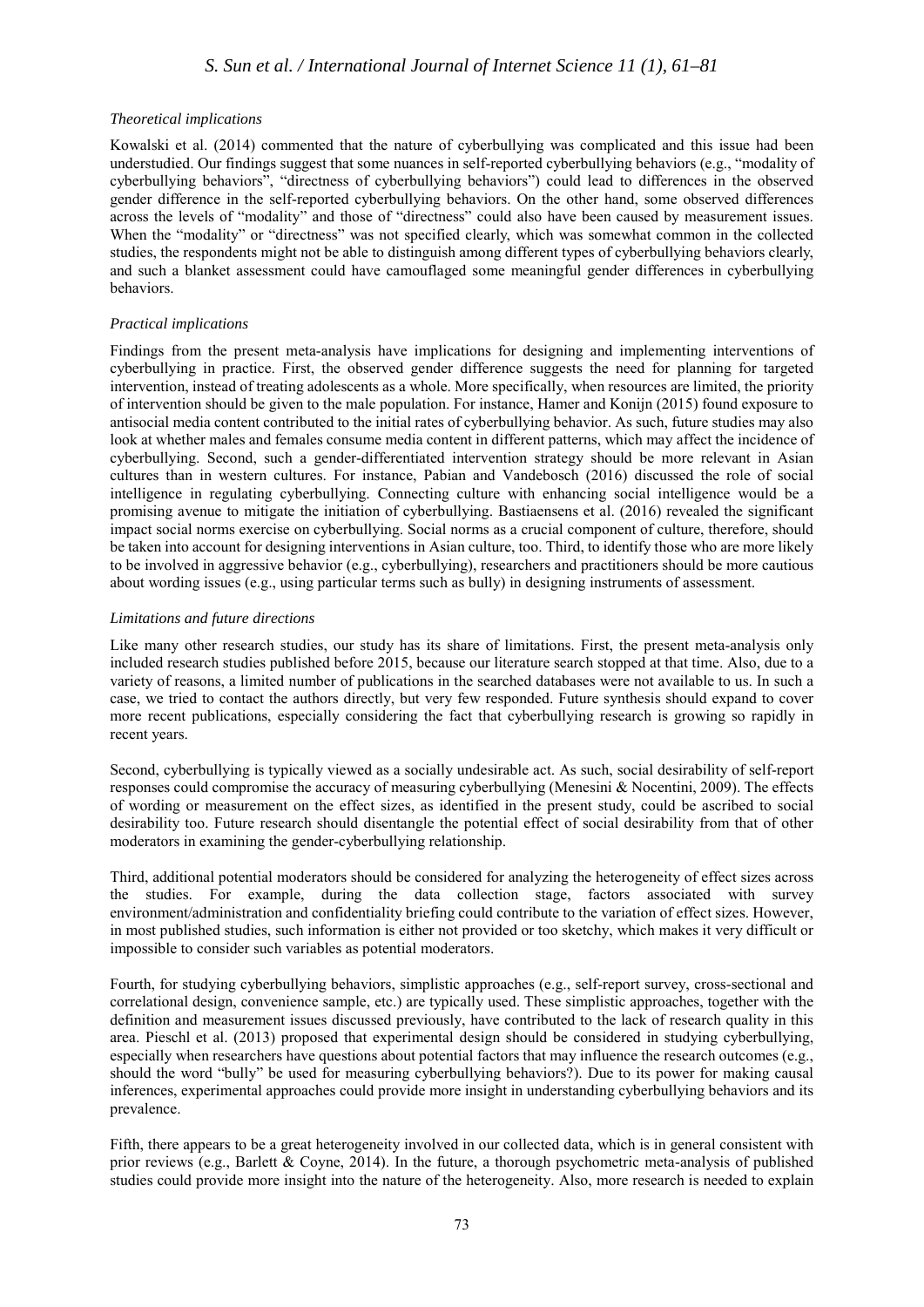the possible biological, sociological or psychological reasons for the gender differences in cyberbullying (Kowalski et al., 2014).

#### **Acknowledgements**

We would like to thank Ulf-Dietrich Reips and the three anonymous reviewers for their valuable comments on earlier drafts of this article.

#### **References**

(Complete list of the studies used for the meta-analysis is in Appendix A)

Abeele, M. V., & Cock, R. (2013). Cyberbullying by mobile phone among adolescents: The role of gender and peer group status. *Communications, 38,* 107–118.

Ackers, M. J. (2012). Cyberbullying: Through the eyes of children and young people. *Educational Psychology in Practice, 28,* 141–157.

Ak, S., Özdemir, Y., & Kuzucu, Y. (2015). Cybervictimization and cyberbullying: The mediating role of anger, don't anger me! *Computers in Human Behavior, 49,* 437– 443. [doi:10.1016/j.chb.2015.03.030](http://dx.doi.org/10.1016/j.chb.2015.03.030)

Balakrishnan, V. (2015). Cyberbullying among young adults in Malaysia: The roles of gender, age and Internet frequency. *Computers in Human Behavior, 46,* 149–157. [doi:10.1016/j.chb.2015.01.021](http://dx.doi.org/10.1016/j.chb.2015.01.021)

Barlett, C., & Coyne, S. M. (2014). A meta-analysis of sex differences in cyber-bullying behavior: The moderating role of age. *Aggressive Behavior, 40,* 474–488.

Barlett, C. P., & Gentile, D. A. (2012). Attacking others online: The formation of cyberbullying in late adolescence. *Psychology of Popular Media Culture, 1,* 123–135.

Barlett, C. P., Gentile, D. A., Anderson, C. A., Suzuki, K., Sakamoto, A., Yamaoka, A., & Katsura, R. (2014). Cross-cultural differences in cyberbullying behavior: A short-term longitudinal study. *Journal of Cross-Cultural Psychology, 45,* 300–313.

Bastiaensens, S., Pabian, S., Vandebosch, H.,... Bourdeaudhuij, I. (2016). From normative influence to social pressure: How relevant others affect whether bystanders join in cyberbullying. *Social Development, 25,* 193–211. [doi: 10.1111/sode.12134](http://dx.doi.org/10.1111/sode.12134)

Bayraktar, F., Machackova, H., Dedkova, L., Cerna, A., & Ševčíková, A. (2015). Cyberbullying: the discriminant factors among cyberbullies, cybervictims, and cyberbully-victims in a Czech adolescent sample. *Journal of Interpersonal Violence, 30,* 3192–3216. [doi: 10.1177/0886260514555006](http://dx.doi.org/10.1177/0886260514555006)

Beckman, L., Hagquist, C., & Hellström, L. (2012). Does the association with psychosomatic health problems differ between cyberbullying and traditional bullying? *Educational & Behavioral Difficulties, 17,* 421–434.

Bennett, C., Khangura, S., Brehaut, J. C.,… Grimshaw, J. M. (2011). Reporting guidelines for survey research: An analysis of published guidance and reporting practices. *PLoS Med* 8(8): e1001069. [doi:10.1371/](http://dx.doi.org/10.1371/journal.pmed.1001069) [journal.pmed.1001069](http://dx.doi.org/10.1371/journal.pmed.1001069) 

Bergeron, N., & Schneider, B. H. (2005). Examining cross-national differences in peer-related aggression: A quantitative synthesis. *Aggressive Behavior, 31,* 116–137[. doi:10.1002/ab.20049](http://dx.doi.org/10.1002/ab.20049)

Berne, S., Frisen, A., Schultze, A.,... Zukauskiene, R. (2013). Cyberbullying assessment instruments: A systematic review. *Aggression and Violent Behavior, 18*, 320–334.

Bonanno, R. A., & Hymel, S. (2013). Cyber bullying and internalizing difficulties: Above and beyond the impact of traditional forms of bullying. *Journal of Youth and Adolescence, 42,* 685–697.

Card, N. A. (2012). *Applied meta-analysis for social science research.* New York: Guilford Press.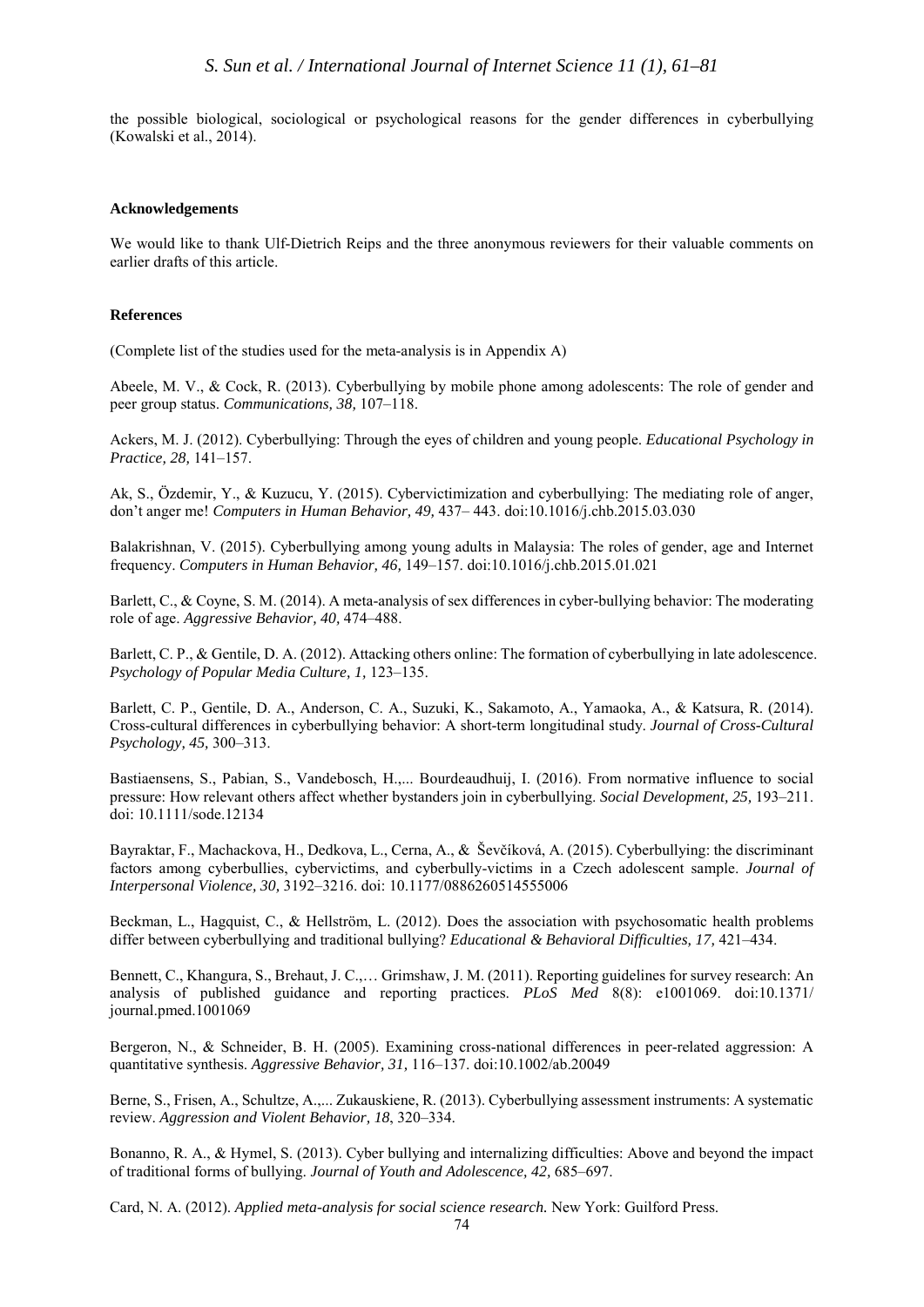Cohen, J. (1988). *Statistical power analysis for the behavioral sciences* (2nd ed.). Lawrence Erlbaum Associates, Hillsdale, NJ.

Cross, D., Barnes, A., Papageorgiou, A., Hadwen, K., Hearn, L., & Lester, L. (2015). A social-ecological framework for understanding and reducing cyberbullying behaviors. *Aggression & Violent Behavior, 23,* 109–117.

Dehue, F. (2013). Cyberbullying research: New perspectives and alternative methodologies. Introduction to the special issue. *Journal of Community & Applied Social Psychology, 23,* 1–6.

Dehue, F., Bolman, C., & Vollink, T. (2008). Cyberbullying: Youngsters' experiences and parental perception. *CyberPsychology & Behavior, 11,* 217–223. [doi:10.1089/cpb.2007.0008](http://dx.doi.org/10.1089/cpb.2007.0008)

Dilmac, B. (2009). Psychological needs as a predictor of cyber bullying: A preliminary Report on college students. *Educational Sciences: theory & Practice, 9,* 1307–1325.

Erdur-Baker, O. (2010). Cyberbullying and its correlation to traditional bullying, gender and frequent and risky usage of Internet-mediated communication tools. *New Media & Society, 12,* 109–125.

Fan, X., & Chen, M. (2001). Parental involvement and students' academic achievement: A meta-analysis. *Educational Psychology Review, 13,* 1–22.

Findahl, O. (2010). Unga svenskar och Internet 2009 [Internet in Sweden 2009]. Hudiksvall, Sweden: World Internet Institute.

Forssell, R. (2016). Exploring cyberbullying and face-to-face bullying in working life: Prevalence, targets and expressions. *Computers in Human Behavior, 58,* 454–460. [doi:10.1016/j.chb.2016.01.003](http://dx.doi.org/10.1016/j.chb.2016.01.003)

Freelon, D. (2013). ReCal OIR: Ordinal, interval, and ratio intercoder reliability as a web service. *International Journal of Internet Science, 8*(1). Retrived from http://www.ijis.net/ijis8\_1/ijis8\_1\_index.html

Gahagan, K., Vaterlaus, M., & Frost, L. R. (2016). College student cyberbullying on social networking sites: Conceptualization, prevalence, and perceived bystander responsibility. *Computer in Human Behavior, 55,*  1097–1105[. doi:10.1016/j.chb.2015.11.019](http://dx.doi.org/10.1016/j.chb.2015.11.019)

Glass, G. V. (1976). Primary, secondary, and meta-analysis of research. *Educational Researcher, 5*(10), 3–8.

Glass, G. V., McGaw, B., & Smith, M. L. (1981). *Meta-analysis in social research*. Beverly Hills, CA: Sage.

Griezel, L., Craven, R. G., Yeung, A. S., & Finger, L. R. (2008, December). *The development of a multi-dimensional measure of cyberbullying.* Paper presented at the Australian Association for Research in Education, Brisbane.

Guo, S. (2016). A meta-analysis of the predictors of cyberbullying perpetration and victimization. *Psychology in the Schools, 53,* 432–453.

Hamer, A. H., & Konijn, E. A. (2015). Adolescents' media exposure may increase their cyberbullying behavior: A longitudinal study. *Journal of Adolescent Health, 56,* 203–208. [doi:10.1016/j.jadohealth.2014.09.016](http://dx.doi.org/10.1016/j.jadohealth.2014.09.016)

He, J., & van de Vijver, F. (2012). Bias and equivalence in cross-cultural research. Online *Readings in Psychology and Culture, 2*(2)[. doi:10.9707/2307-0919.1111](http://dx.doi.org/10.9707/2307-0919.1111)

Hedges, L. V. (1982). *Statistical methodology in meta-analysis.* (ERIC document reproduction service No.: ED 227–133).

Hedges, L. V., & Olkin, I. (1985). *Statistical methods for meta-analysis*. Orlando: Academic Press.

Hedges, L. V., Tipton, E., & Johnson, M. C. (2010). Robust variance estimation in meta-regression with dependent effect size estimates. *Research Synthesis Methods, 1,* 39–65. [doi:10.1002/jrsm.5](http://dx.doi.org/10.1002/jrsm.5)

Hunter, J. E., & Schmidt, F. L. (2007). Methods of meta-analysis: Correcting error and bias in research findings  $(2<sup>nd</sup>$  ed.). Newbury Park, CA: Sage.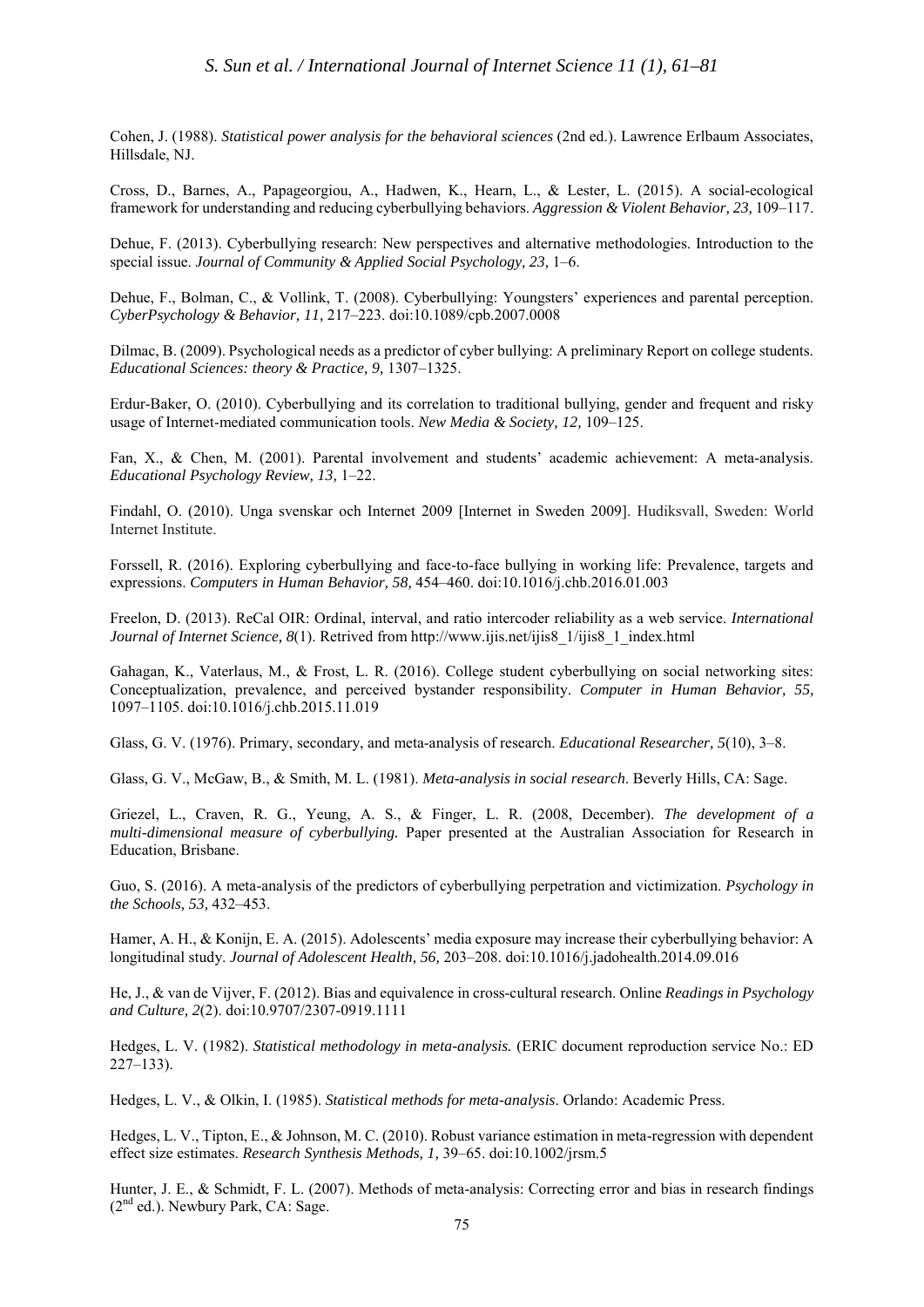Kowalski, R. M., Giumetti, G. W., Schroeder, A. N., & Lattanner, M. R. (2014). Bullying in the digital age: A critical review and meta-analysis of cyberbullying research among youth. *Psychological Bulletin*, *140,* 1073–1137. [doi:10.1037/a0035618](http://dx.doi.org/10.1037/a0035618)

Lapidot-Lefler, N., & Dolev-Cohen, M. (2015). Comparing cyberbullying and school bullying among school students: prevalence, gender, and grade level differences. *Social Psychology of Education, 18,* 1–6. [doi:10.1007/s11218-014-9280-8](http://dx.doi.org/10.1007/s11218-014-9280-8)

Lewis, S. & Clarke, M. (2001). Forest plots: Trying to see the wood and the trees. *British Medical Journal, 322 (7300)*, 1479–1480.

Li., Q. (2006). Cyberbullying in schools: A research of gender differences. *School Psychology International, 27,*  157–170. [doi:10.1177/0143034306064547](http://dx.doi.org/10.1177/0143034306064547)

Li., Q. (2007). New bottle but old wine: A research of cyberbullying in schools. *Computers in Human Behavior, 23,* 1777–1791. [doi:10.1016/j.chb.2005.10.005](http://dx.doi.org/10.1016/j.chb.2005.10.005)

Lipsey, M. W., & Wilson, D. B. (2001). *Practical meta-analysis*. Thousand Oaks, CA: Sage.

Lucas, K., & Sherry, J. L. (2004). Sex differences in video game play: A communication-based explanation. *Communication Research*, 31(5), 499–523.

Lund, E. M., & Ross, S. W. (2016). Bullying perpetration, victimization, and demographic differences in college students: A review of the literature. *Trauma, Violence, & Abuse.* Advance online publication. [doi:10.1177/1524838015620818](http://dx.doi.org/10.1177/1524838015620818)

Menesini, E., & Nocentini, A. (2009). Cyberbullying definition and measurement: Some critical considerations. *Journal of Psychology, 217*(4), 230–232. [doi:10.1027/0044-3409.217.4.230](http://dx.doi.org/10.1027/0044-3409.217.4.230)

Modecki, K. L., Minchin, J., Harbaugh, A. G., Guerra, N. G., & Runions, K. C. (2014). Bullying prevalence across contexts: A meta-analysis measuring cyber and traditional bullying. *Journal of Adolescent Health, 55,* 602–611. [doi:10.1016/j.jadohealth.2014.06.007](http://dx.doi.org/10.1016/j.jadohealth.2014.06.007)

Nunnally, J. C. (1978). *Psychometric Theory.* New York: McGraw-Hill.

Olweus, D. (2012). Comments on cyberbullying articles: A rejoinder. *European Journal of Developmental Psychology, 9,* 559–568.

Pabian, S., & Vandebosch, H. (2016). Developmental trajectories of (cyber) bullying perpetration and social intelligence during early adolescence. *Journal of Early Adolescence, 36,* 145–170. [doi:10.1177/](http://dx.doi.org/10.1177/0272431614556891) [0272431614556891](http://dx.doi.org/10.1177/0272431614556891)

Pieschl, S., Porsch, T., Kahl, T., & Klockenbusch, R. (2013). Relevant dimensions of cyberbullying: Results from two experimental studies. *Journal of Applied Developmental Psychology, 34,* 241–252.

Qing, L. (2015). When cyberbullying and bullying meet gaming: A systemic review of the literature. *Journal of Psychology & Psychotherapy, 5, 1–11.* [doi:10.4172/2161-0487.1000195](http://dx.doi.org/10.4172/2161-0487.1000195)

Reed, K. P., Nugent, W., & Cooper, R. L. (2015). Testing a path model of relationships between gender, age, and bullying victimization and violent behavior, substance abuse, depression, suicidal ideation, and suicide attempts in adolescents. *Children and Youth Services Review, 55,* 128–137. [doi:10.1016/j.childyouth.2015.05.016](http://dx.doi.org/10.1016/j.childyouth.2015.05.016)

Rothstein, H. R. (2008). Publication bias as a threat to the validity of meta-analytic results. *Journal of Experimental Criminology, 4,* 61–81. [doi:10.1007/s11292-007-9046-9](http://dx.doi.org/10.1007/s11292-007-9046-9) 

Selkie, E. M., Fales, J. L., & Moreno, M. A. (2016). Cyberbullying prevalence among us middle and high school-aged adolescents: A systematic review and quality assessment. *Journal of Adolescent Health, 58,* 125–133. [doi: 10.1016/j.jadohealth.2015.09.026](http://dx.doi.org/10.1016/j.jadohealth.2015.09.026)

Shaver, J. P. (1991). Quantitative reviewing of research. In J. P. Shaver (Eds.), *Handbook of research on social studies teaching and learning* (pp. 83–97). New York: Macmillan.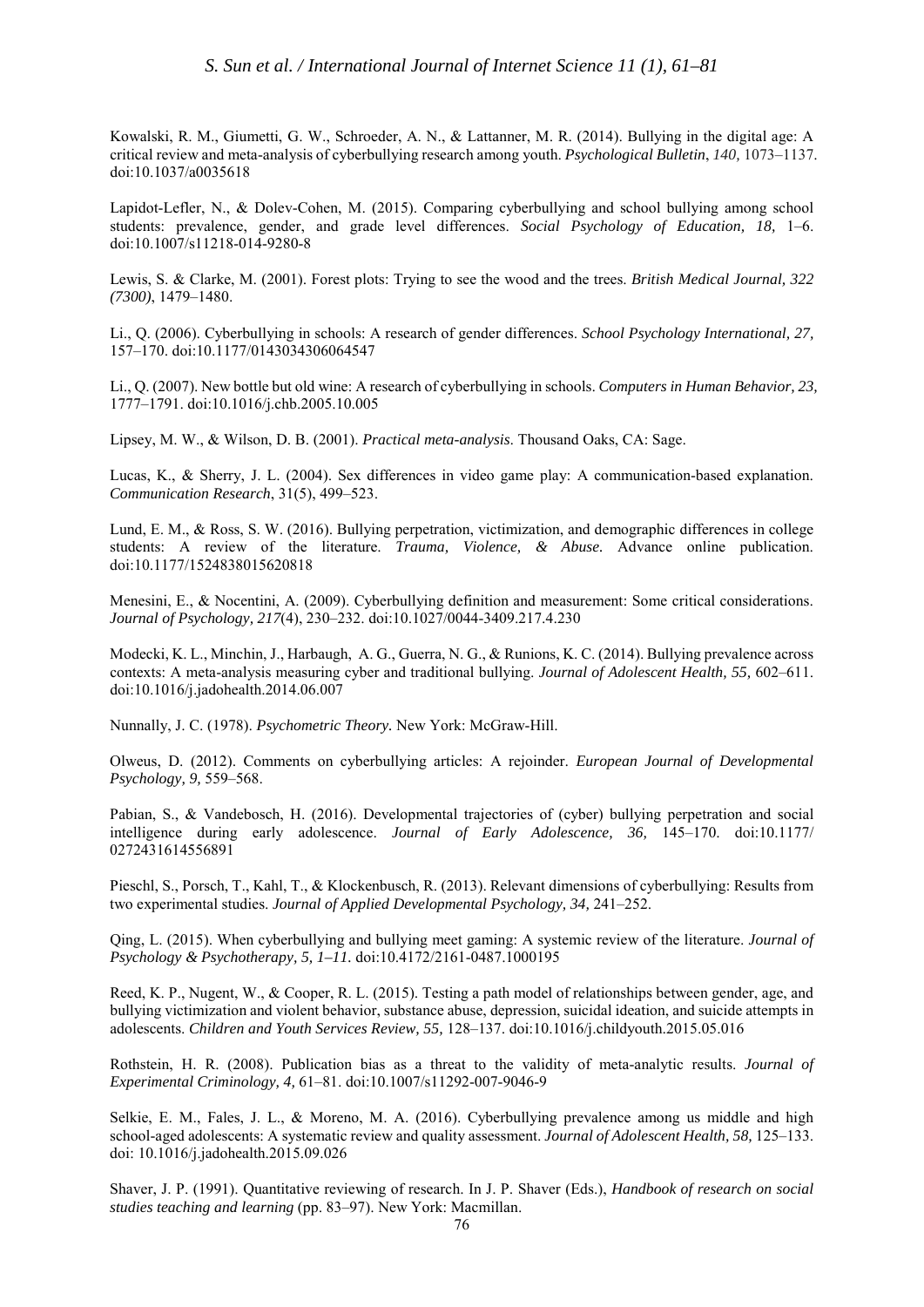Shih, T.-H., & Fan, X. (2007). Response rates and mode preferences in web-mail mixed-mode surveys: A meta-analysis. *International Journal of Internet Science 2*, 59–82.

Shih, T.-H., & Fan, X. (2009). Comparing response rates in e-mail and paper surveys: A meta-analysis. *Educational Research Review, 4*, 26–40.

Slonje, R., Smith, P. K., & Frisen, A. (2013). The nature of cyberbullying, and strategies for prevention. *Computers in Human Behavior, 29,* 26–32.

Smith, P. K., Mahdavi, J., Carvalho, M., Fisher, S., Russell, S., & Tippett, N. (2008). Cyberbullying: Its nature and impact in secondary school pupils. *Journal of Child Psychology & Psychiatry, 49,* 376–385. [doi:10.1111/](http://dx.doi.org/10.1111/j.1469-7610.2007.01846.x) [j.1469-7610.2007.01846.x](http://dx.doi.org/10.1111/j.1469-7610.2007.01846.x)

Tanner-Smith, E., & Tipton, E. (in press). Robust variance estimation with dependent effect sizes: Practical considerations and a software tutorial in Stata and SPSS. *Research Synthesis Methods*.

Tokunaga, R. (2010). Following you home from school: A critical review and synthesis of research on cyberbullying victimization. *Computers in Human Behaviour, 26,* 277–287.

Uhlmann, E., & Swanson, J. (2004). Exposure to violent video games increases automatic aggressiveness. *Journal of Adolescence*, 27(1), 41–52.

Wang, J., Iannotti, R. J., & Luk, J. W. (2012). Patterns of adolescent bullying behaviors: Physical, verbal, exclusion, rumor, and cyber. *Journal of School Psychology, 50,* 521–534[. doi:10.1016/j.jsp.2012.03.004](http://dx.doi.org/10.1016/j.jsp.2012.03.004)

Willard, N. (2007). *Educator's guide to cyberbullying and cyberthreats*. Retrieved from http://www.accem.org/ pdf/cbcteducator.pdf

Wong, R. Y., Cheung, C. M., Xiao, S. B., & Chan, T. K. (2015). The instigating, impelling, and inhibiting forces in cyberbullying perpetration across gender. *PACIS 2015 Proceedings.* Retrieved from [http://aisel.aisnet.org/](http://aisel.aisnet.org/pacis2015/109) [pacis2015/109](http://aisel.aisnet.org/pacis2015/109)

Ybarra, M. L., Boyd, D., Korchmaros, J. D., & Oppenheim, J. (2012). Defining and measuring cyberbullying within the larger context of bullying victimization. *Journal of Adolescent Health, 51,* 53–58.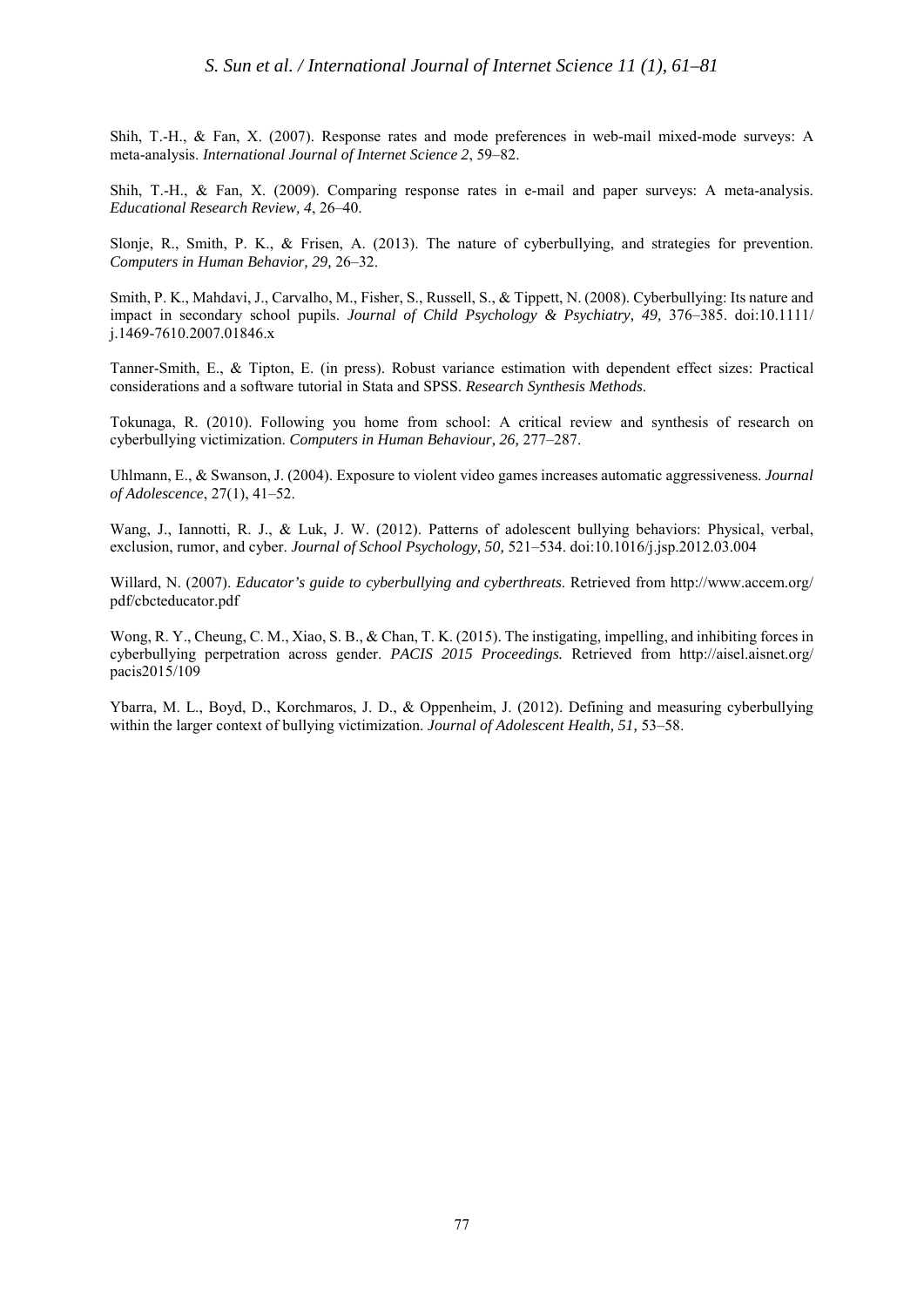#### **Appendix A Complete list of studies used in the meta-analysis**

\*Abeele, M. V., & Cock, R. (2013). Cyberbullying by mobile phone among adolescents: The role of gender and peer group status. *Communications, 38,* 107–118.

\*Ackers, M. J. (2012). Cyberbullying: Through the eyes of children and young people. *Educational Psychology in Practice, 28,* 141–157.

\*Ang, R. P., & Goh, D. H. (2010). Cyberbullying among adolescents: The role of affective and cognitive empathy, and gender. *Child Psychiatry and Human Development, 41,* 387–397.

\*Aricak, T. et al. (2008). Cyberbullying among Turkish adolescents. *CyberPsychology & Behavior, 11,* 253–261.

\*Barlett, C. P., & Gentile, D. A. (2012). Attacking others online: The formation of cyberbullying in late adolescence. *Psychology of Popular Media Culture, 1,* 123–135.

\*Bauman, S., Toomey, R. B., & Walker, J. L. (2013). Associations among bullying, cyberbullying, and suicide in high school students. *Journal of Adolescence, 36,* 341–350.

\*Beckman, L., Hagquist, C., & Hellström, L. (2012). Does the association with psychosomatic health problems differ between cyberbullying and traditional bullying? *Educational & Behavioral Difficulties, 17,* 421–434.

\*Bonanno, R. A., & Hymel, S. (2013). Cyber bullying and internalizing difficulties: Above and beyond the impact of traditional forms of bullying. *Journal of Youth and Adolescence, 42,* 685–697.

\*Calvete, E., Orue, I., Estevez, A., Villardon, L., & Padilla, P. (2010). Cyberbullying in adolescents: Modalities and aggressors' profile. *Computers in Human Behavior, 26,* 1128–1135.

\*Dehue, F., Bolman, C., & Vollink, T. (2008). Cyberbullying: Youngsters' experiences and parental perception. *CyberPsychology & Behavior, 11,* 217–223. doi:10.1089/cpb.2007.0008

\*Dilmac, B. (2009). Psychological needs as a predictor of cyber bullying: A preliminary Report on college students. *Educational Sciences: theory & Practice, 9,* 1307–1325.

\*Erdur-Baker, O. (2010). Cyberbullying and its correlation to traditional bullying, gender and frequent and risky usage of internet-mediated communication tools. *New Media & Society, 12,* 109–125.

\*Floros, G. D., Siomos, K. E., Fisoun, V., Dafouli, E., & Geroukalis, D. (2013). Adolescent online cyberbullying in Greece: The impact of parental online security practices, bonding, and online impulsiveness. *Journal of School Health, 83,* 445–453.

\*Gradinger, P., Strohmeier, D., & Spiel, C. (2009). Traditional bullying and cyberbullying: Identification of risk groups for adjustment problems. *Zeitschrift fur Psychologie, 217*(4), 205–213. [doi:10.1027/0044-3409.217.4.205](http://dx.doi.org/10.1027/0044-3409.217.4.205)

\*Hemphill, S. A. et al. (2012). Longitudinal predictors of cyber and traditional bullying perpetration in Australian secondary school students. *Journal of Adolescent Health, 51,* 59–65[. doi:10.1016/j.jadohealth.2011.11.019](http://dx.doi.org/10.1016/j.jadohealth.2011.11.019)

\*Hinduja, S., & Patchin, J. W. (2008). Cyberbullying: An exploratory analysis of factors related to offending and victimization. *Deviant Behavior, 29,* 129–156.

\*Huang, Y., & Chou, C. (2010). An analysis of multiple factors of cyberbullying among junior high school students in Taiwan. *Computers in Human Behavior, 26,* 1581–1590.

\*Katzer, C., Fetchenhauer, D., & Belschak, F. (2009). Cyberbullying: Who are the victims? A comparison of victimization in Internet chatrooms and victimization in school. *Journal of Media Psychology, 21,* 25–36. [doi:10.1027/1864-1105.21.1.25](http://dx.doi.org/10.1027/1864-1105.21.1.25)

\*Kowalski, R. M., & Limber, S. P. (2007). Electronic bullying among middle school students. *Journal of Adolescent Health, 41,* S22–S30. [doi:10.1016/j.jadohealth.2007.08.017](http://dx.doi.org/10.1016/j.jadohealth.2007.08.017)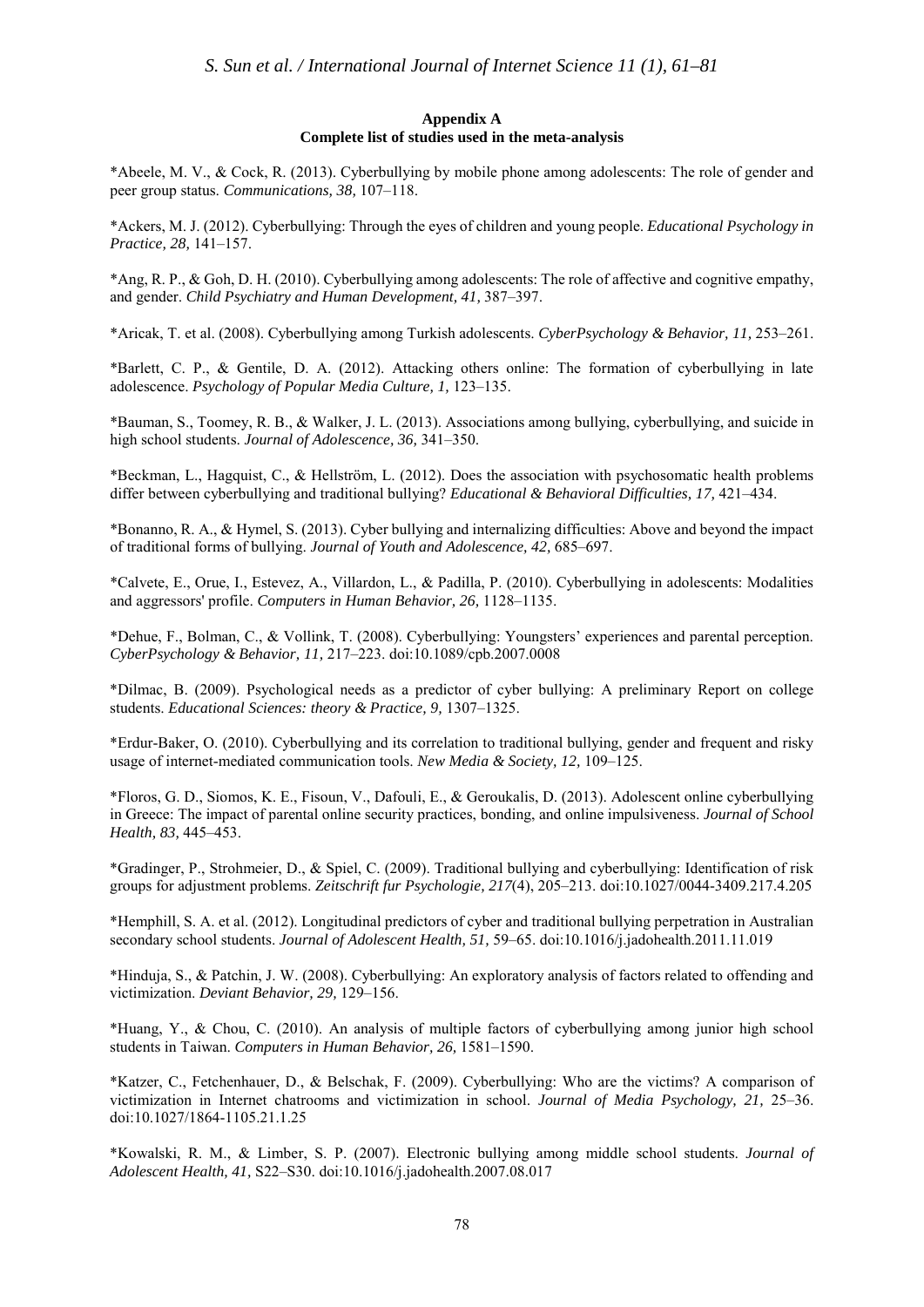\*Kowalski, R. M., Morgan, C. A., & Limber, S. P. (2012). Traditional bullying as a potential warning sign of cyberbullying. *School Psychology International, 33,* 505–519. [doi:10.1177/0143034312445244](http://dx.doi.org/10.1177/0143034312445244)

\*Kwan, G. C., & Skoric, M. M. (2013). Facebook bullying: An extension of battles in school. *Computers in Human Behavior, 29,* 16–25.

\*Li., Q. (2006). Cyberbullying in schools: A research of gender differences. *School Psychology International, 27,* 157–170. [doi:10.1177/0143034306064547](http://dx.doi.org/10.1177/0143034306064547)

\*Li., Q. (2007). New bottle but old wine: A research of cyberbullying in schools. *Computers in Human Behavior, 23,* 1777–1791. [doi:10.1016/j.chb.2005.10.005](http://dx.doi.org/10.1016/j.chb.2005.10.005)

\*Low, S., & Espelage, D. (2013). Differentiating cyber bullying perpetration from non-physical bullying: Commonalities across race, individual, and family predictors. *Psychology of Violence, 3,* 39–52. [doi:10.1037/a0030308](http://dx.doi.org/10.1037/a0030308)

\*Menesini, E., Nocentini, A., & Camodeca, M. (2013). Morality, values, traditional bullying, and cyberbullying in adolescence. *British Journal of Developmental Psychology, 31,* 1–14. [doi:10.1111/j.2044-835X.2011.02066.x](http://dx.doi.org/10.1111/j.2044-835X.2011.02066.x)

\*Mishna, F., Cook, C., Gadalla, T., Daciuk, J., & Solomon, S. (2010). Cyber bullying behaviors among middle and high school students. *American Journal of Orthopsychiatry, 80,* 362–374.

\*Monks, C. P., Robinson, S., & Worlidge, P. (2012). The emergence of cyberbullying: A survey of primary school pupils' perceptions and experiences. School Psychology International. 33. 477–491. pupils' perceptions and experiences. *School Psychology International, 33,* 477–491. [doi:10.1177/0143034312445242](http://dx.doi.org/10.1177/0143034312445242)

\*Patchin, J. W., & Hinduja, S. (2011). Traditional and nontraditional bullying among youth: A test of general strain theory. *Youth & Society, 43,* 727–751. doi:10.1177/0044118X10366951

\*Perren, S., Dooley, J., Shaw, T., & Cross, D. (2010). Bullying in school and cyberspace: Associations with depressive symptoms in Swiss and Australian adolescents. *Child and Adolescent Psychiatry and Mental Health, 4*, article 28. [doi:10.1186/1753-2000-4-28](http://dx.doi.org/10.1186/1753-2000-4-28)

\*Popovic-Citic, B., Djuric, S., & Cvetkovic, V. (2011). The prevalence of cyberbullying among adolescents: A case study of middle schools in Serbia. *School Psychology International*, 32, [doi:10.1177/0143034311401700](http://dx.doi.org/10.1177/0143034311401700)

\*Pornari, C. D., & Wood, J. (2010). Peer and cyber aggression in secondary school students: The role of moral disengagement, hostile attribution bias, and outcome expectancies. *Aggressive Behavior, 36,* 81–94. doi:10.1002/ab.20336

\*Schultze-Krumbholz, A., Jäkel, A., Schultze, M., & Scheithauer, H. (2012). Emotional and behavioural problems in the context of cyberbullying: A longitudinal study among German adolescents. *Emotional & Behavioral Difficulties, 17,* 329–345.

\*Sticca, F., Ruggieri, S., Alsaker, F., & Perren, S. (2012). Longitudinal risk factors for cyberbullying in adolescence. *Journal of Community & Applied Social Psychology, 23,* 52–67. [doi:10.1002/casp.2136](http://dx.doi.org/10.1002/casp.2136)

\*Topcu, C., & Erdur-Baker, O. (2012). Affective and cognitive empathy as mediators of gender differences in cyber and traditional bullying. *School Psychology International, 33,* 550–561.

\*Wachs, S., Wolf, K. D., & Pan. C. (2012). Cybergrooming: Risk factors, coping strategies and associations with cyberbullying. *Psicothema, 24,* 628–633.

\*Walrave, M. (2011). Cyberbullying: Predicting victimization and perpetration. *Children & Society, 25,* 59–72. [doi:10.1111/j.1099-0860.2009.00260.x](http://dx.doi.org/10.1111/j.1099-0860.2009.00260.x) 

\*Wang, J., Iannotti, R. J., & Luk, J. W. (2012). Patterns of adolescent bullying behaviors: Physical, verbal, exclusion, rumor, and cyber. *Journal of School Psychology, 50,* 521–534. [doi:10.1016/j.jsp.2012.03.004](http://dx.doi.org/10.1016/j.jsp.2012.03.004)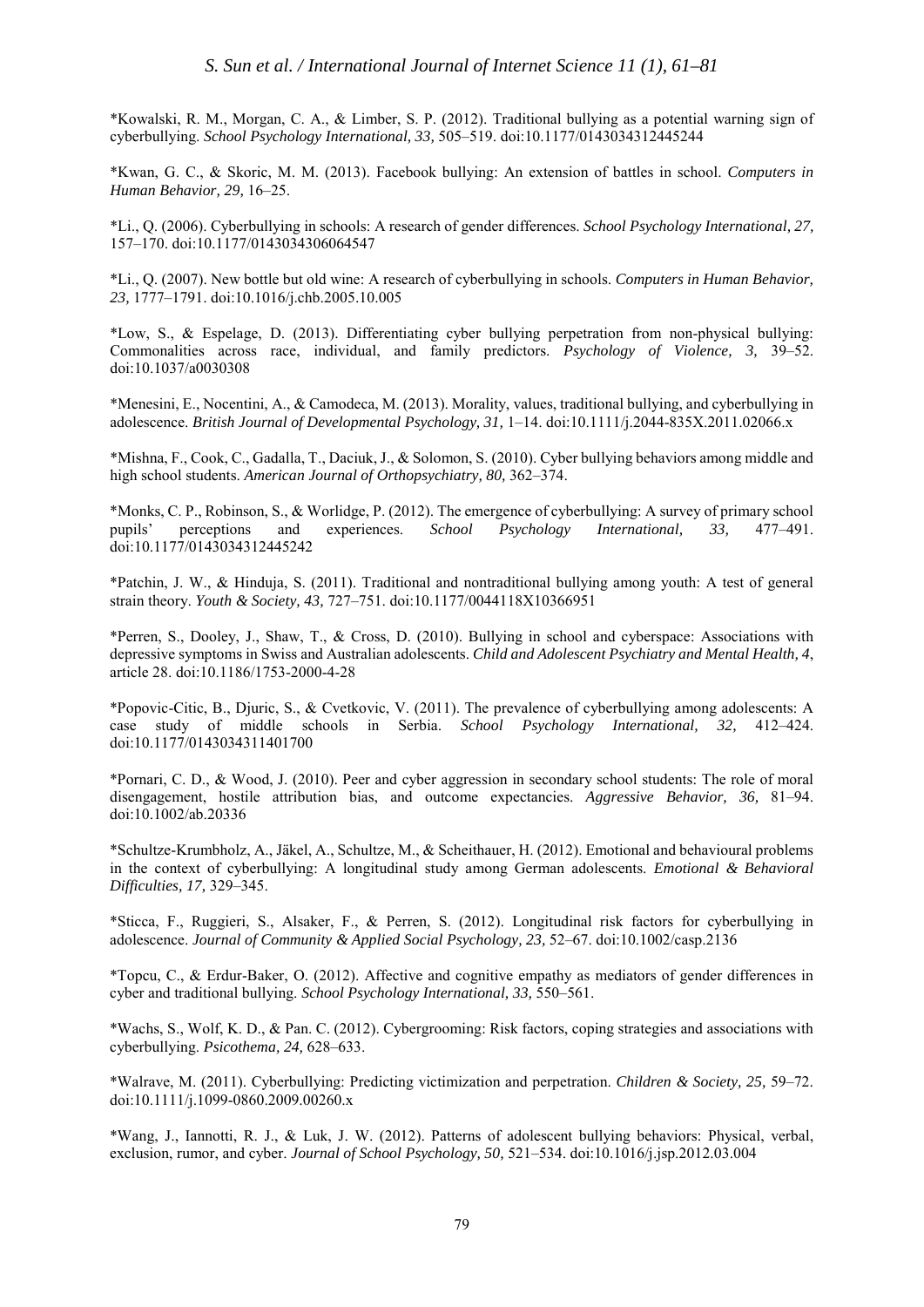\*Wang, J., Iannotti, R. J., & Nansel, T. R. (2009). School bullying among adolescents in the United States: Physical, verbal, relational, and cyber. *Journal of Adolescent Health*, [doi:10.1016/j.jadohealth.2009.03.021](http://dx.doi.org/10.1016/j.jadohealth.2009.03.021)

\*Zhou, Z., Tang, H., Tian, Y., Wei, H., Zhang, F., & Morrison, C. M. (2013). Cyberbullying and its risk factors among Chinese high school [doi:10.1177/0143034313479692](http://dx.doi.org/10.1177/0143034313479692)